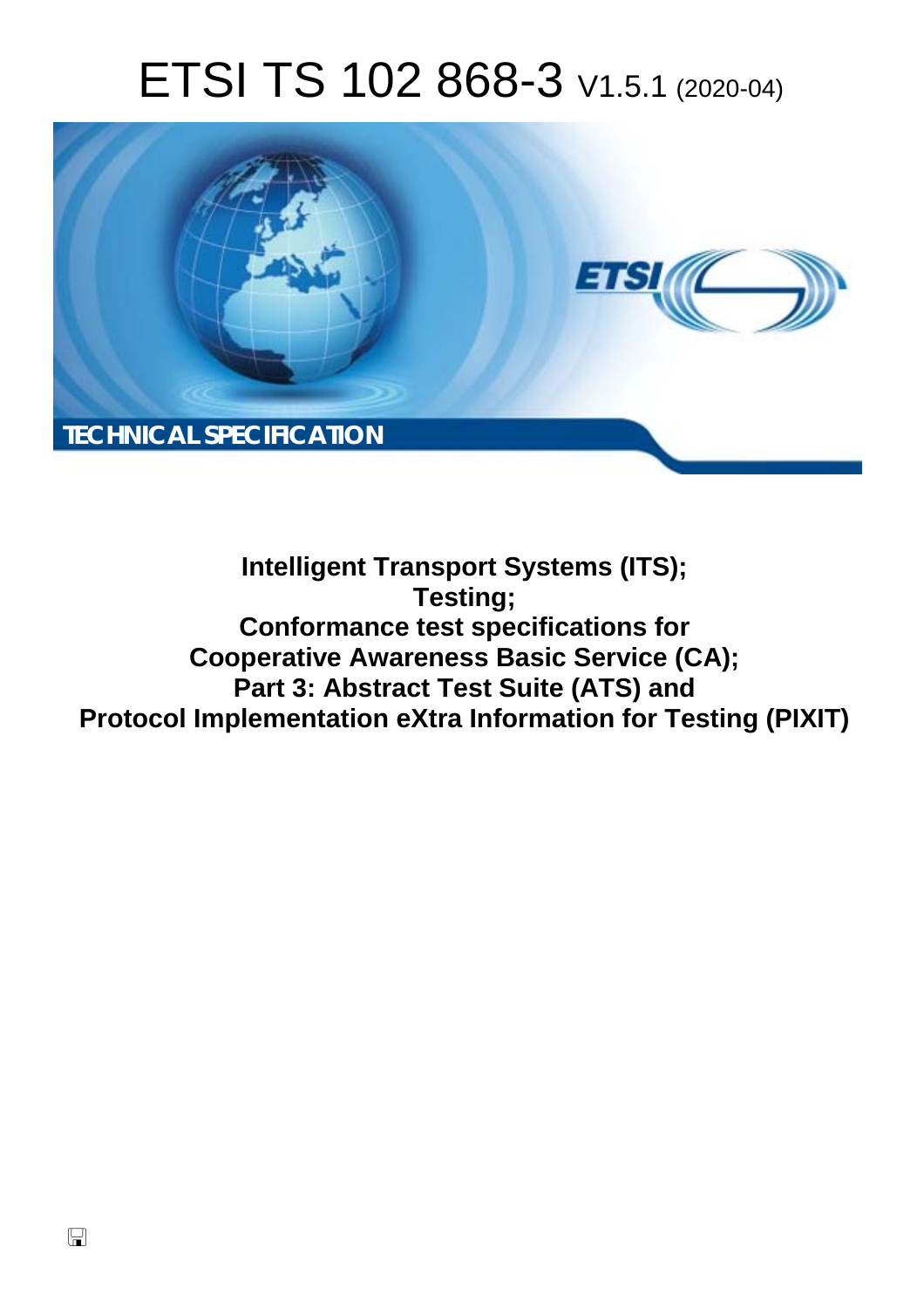Reference RTS/ITS-00190

Keywords

ATS, ITS, PIXIT, testing

#### *ETSI*

#### 650 Route des Lucioles F-06921 Sophia Antipolis Cedex - FRANCE

Tel.: +33 4 92 94 42 00 Fax: +33 4 93 65 47 16

Siret N° 348 623 562 00017 - NAF 742 C Association à but non lucratif enregistrée à la Sous-Préfecture de Grasse (06) N° 7803/88

#### *Important notice*

The present document can be downloaded from: <http://www.etsi.org/standards-search>

The present document may be made available in electronic versions and/or in print. The content of any electronic and/or print versions of the present document shall not be modified without the prior written authorization of ETSI. In case of any existing or perceived difference in contents between such versions and/or in print, the prevailing version of an ETSI deliverable is the one made publicly available in PDF format at [www.etsi.org/deliver](http://www.etsi.org/deliver).

Users of the present document should be aware that the document may be subject to revision or change of status. Information on the current status of this and other ETSI documents is available at <https://portal.etsi.org/TB/ETSIDeliverableStatus.aspx>

If you find errors in the present document, please send your comment to one of the following services: <https://portal.etsi.org/People/CommiteeSupportStaff.aspx>

#### *Copyright Notification*

No part may be reproduced or utilized in any form or by any means, electronic or mechanical, including photocopying and microfilm except as authorized by written permission of ETSI. The content of the PDF version shall not be modified without the written authorization of ETSI. The copyright and the foregoing restriction extend to reproduction in all media.

> © ETSI 2020. All rights reserved.

**DECT™**, **PLUGTESTS™**, **UMTS™** and the ETSI logo are trademarks of ETSI registered for the benefit of its Members. **3GPP™** and **LTE™** are trademarks of ETSI registered for the benefit of its Members and of the 3GPP Organizational Partners. **oneM2M™** logo is a trademark of ETSI registered for the benefit of its Members and of the oneM2M Partners. **GSM®** and the GSM logo are trademarks registered and owned by the GSM Association.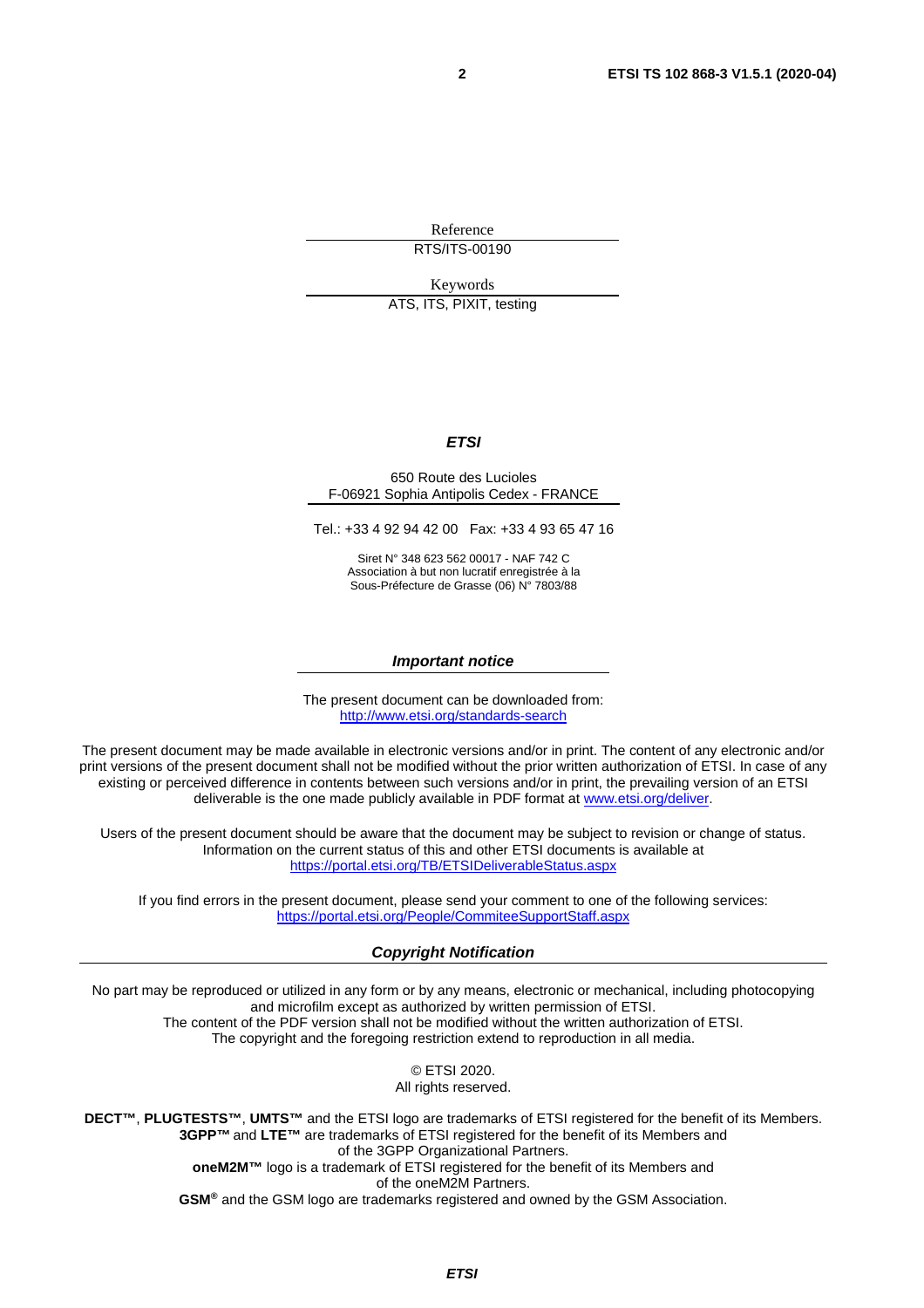## Contents

| 1                |                             |  |
|------------------|-----------------------------|--|
| 2                |                             |  |
| 2.1              |                             |  |
| 2.2              |                             |  |
| 3                |                             |  |
| 3.1              |                             |  |
| 3.2<br>3.3       |                             |  |
|                  |                             |  |
| 4                |                             |  |
| 4.1<br>4.2       |                             |  |
| 4.3              |                             |  |
| 4.4              |                             |  |
| 4.4.1            |                             |  |
| 4.4.2            |                             |  |
| 4.4.3<br>4.5     |                             |  |
| 4.6              |                             |  |
| 5                |                             |  |
| 6                |                             |  |
| 6.1              |                             |  |
| 6.2              |                             |  |
| 6.2.1            |                             |  |
| 6.2.1.1          |                             |  |
| 6.2.1.2<br>6.2.2 |                             |  |
| 6.3              |                             |  |
| 6.3.1            |                             |  |
| 6.3.2            |                             |  |
| 6.3.3            |                             |  |
| 6.3.4<br>6.3.5   |                             |  |
|                  | <b>Annex A (normative):</b> |  |
|                  |                             |  |
| A.1              |                             |  |
|                  | <b>Annex B</b> (normative): |  |
| B.1              |                             |  |
| B.2              |                             |  |
| B.3              |                             |  |
| B.4              |                             |  |
| B.5              |                             |  |
| <b>B.6</b>       |                             |  |
| B.7              |                             |  |
| B.8              |                             |  |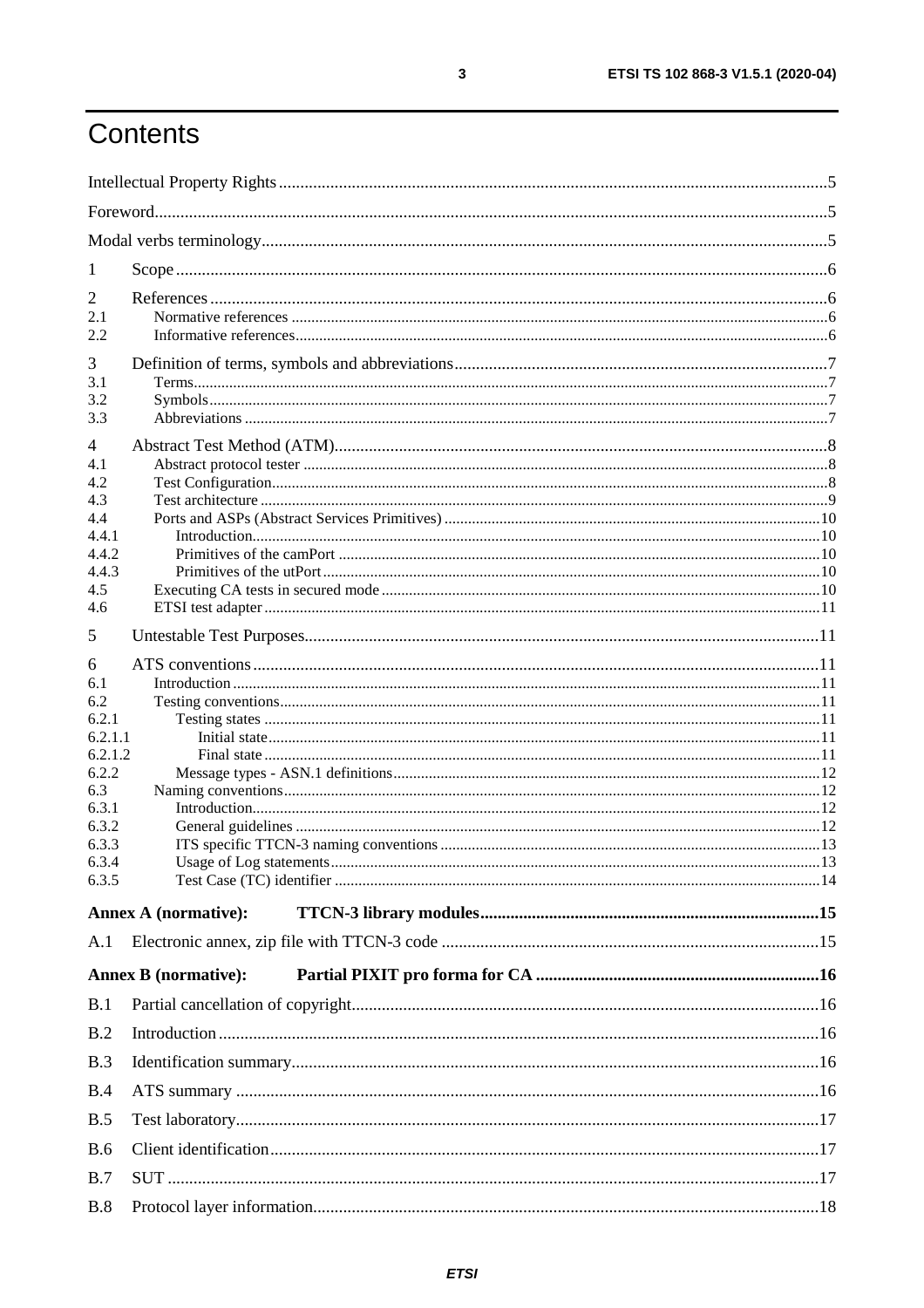| <b>B.8.1</b> |                      |  |
|--------------|----------------------|--|
| <b>B.8.2</b> |                      |  |
|              | Annex C (normative): |  |
| C.1          |                      |  |
| C.2          |                      |  |
| C.3          |                      |  |
| C.3.1        |                      |  |
| C.3.2        |                      |  |
| C.3.3        |                      |  |
| C.3.4        |                      |  |
| C.3.5        |                      |  |
| C.4          |                      |  |
| C.5          |                      |  |
| C.6          |                      |  |
| C.7          |                      |  |
| C.8          |                      |  |
| C.9          |                      |  |
|              |                      |  |

 $\overline{\mathbf{4}}$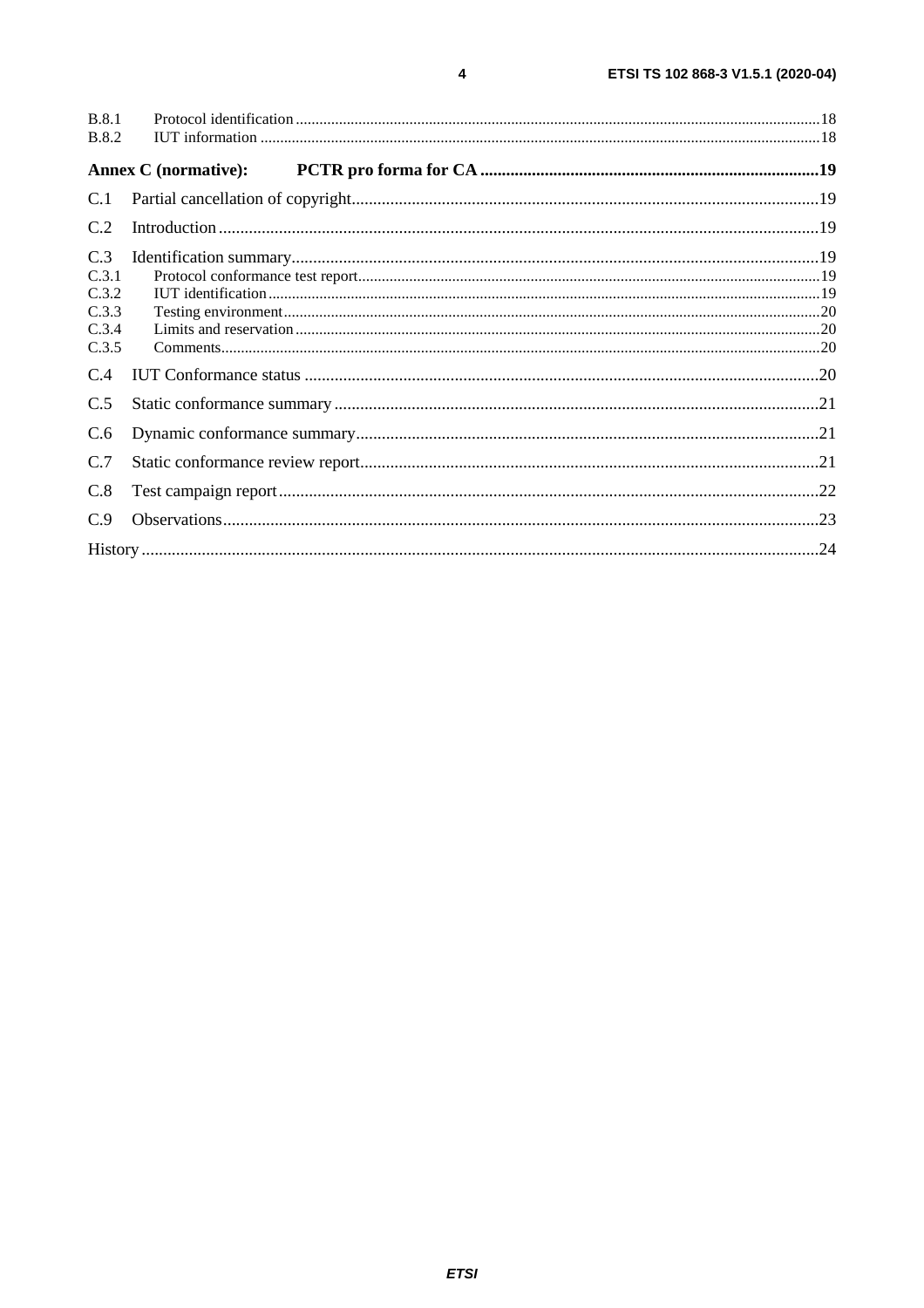## <span id="page-4-0"></span>Intellectual Property Rights

#### Essential patents

IPRs essential or potentially essential to normative deliverables may have been declared to ETSI. The information pertaining to these essential IPRs, if any, is publicly available for **ETSI members and non-members**, and can be found in ETSI SR 000 314: *"Intellectual Property Rights (IPRs); Essential, or potentially Essential, IPRs notified to ETSI in respect of ETSI standards"*, which is available from the ETSI Secretariat. Latest updates are available on the ETSI Web server ([https://ipr.etsi.org/\)](https://ipr.etsi.org/).

Pursuant to the ETSI IPR Policy, no investigation, including IPR searches, has been carried out by ETSI. No guarantee can be given as to the existence of other IPRs not referenced in ETSI SR 000 314 (or the updates on the ETSI Web server) which are, or may be, or may become, essential to the present document.

#### **Trademarks**

The present document may include trademarks and/or tradenames which are asserted and/or registered by their owners. ETSI claims no ownership of these except for any which are indicated as being the property of ETSI, and conveys no right to use or reproduce any trademark and/or tradename. Mention of those trademarks in the present document does not constitute an endorsement by ETSI of products, services or organizations associated with those trademarks.

### Foreword

This Technical Specification (TS) has been produced by ETSI Technical Committee Intelligent Transport Systems (ITS).

The present document is part 3 of a multi-part deliverable covering Conformance test specifications for Cooperative Awareness Basic Service (CA) as identified below:

Part 1: "Test requirements and Protocol Implementation Conformance Statement (PICS) pro forma";

Part 2: "Test Suite Structure and Test Purposes (TSS & TP)";

**Part 3: "Abstract Test Suite (ATS) and Protocol Implementation eXtra Information for Testing (PIXIT)".** 

The development of ITS test specifications follows the guidance provided in ETSI EG 202 798 [\[i.1\]](#page-5-0). Therefore this ATS documentation is also based on the guidance provided in ETSI EG 202 798 [\[i.1](#page-5-0)].

## Modal verbs terminology

In the present document "**shall**", "**shall not**", "**should**", "**should not**", "**may**", "**need not**", "**will**", "**will not**", "**can**" and "**cannot**" are to be interpreted as described in clause 3.2 of the [ETSI Drafting Rules](https://portal.etsi.org/Services/editHelp!/Howtostart/ETSIDraftingRules.aspx) (Verbal forms for the expression of provisions).

"**must**" and "**must not**" are **NOT** allowed in ETSI deliverables except when used in direct citation.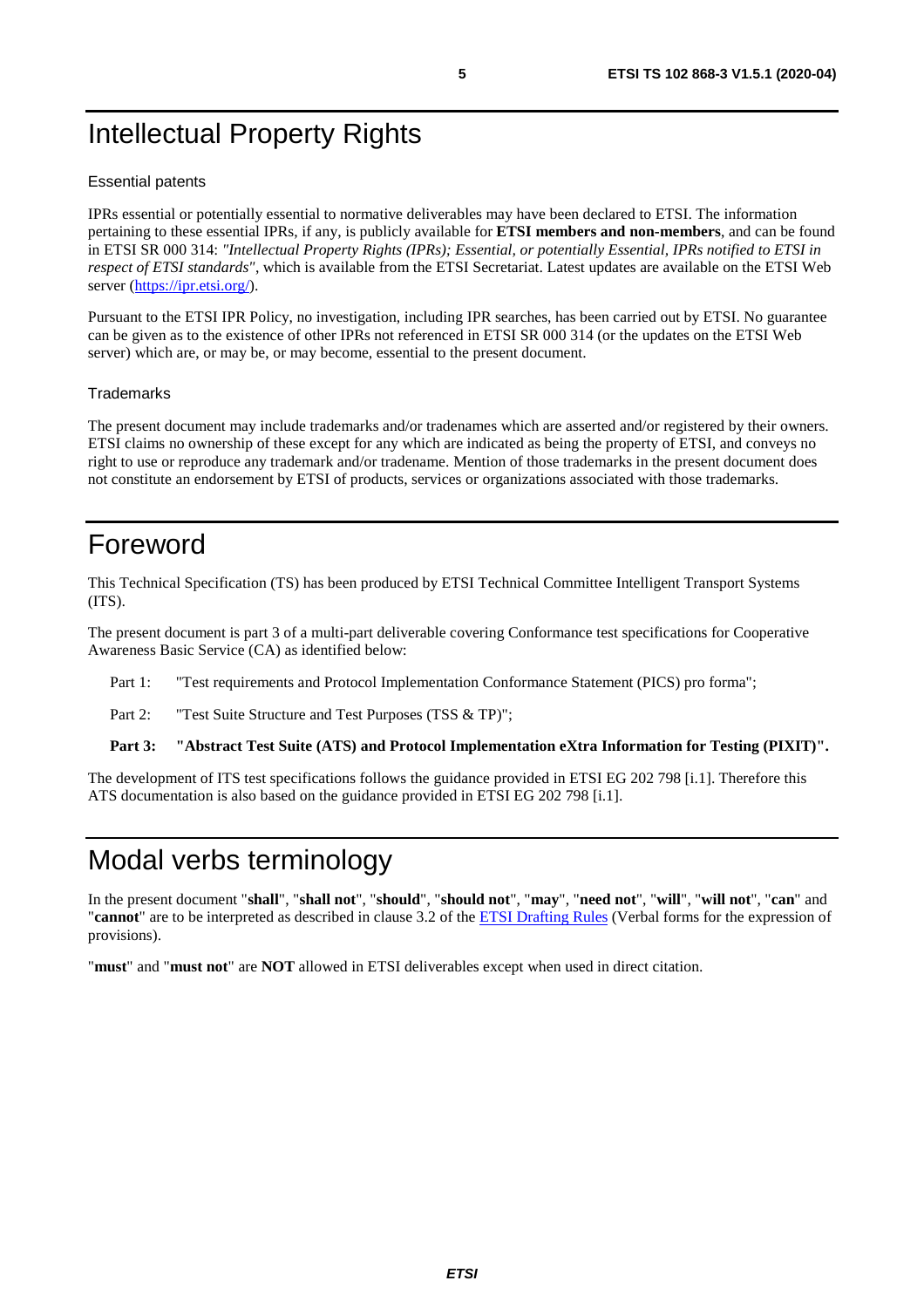### <span id="page-5-0"></span>1 Scope

The present document contains the Abstract Test Suite (ATS) for Cooperative Awareness Basic Service (CA) as defined in ETSI EN 302 637-2 [1] in compliance with the relevant requirements and in accordance with the relevant guidance given in ISO/IEC 9646-7 [[i.7](#page-6-0)].

The objective of the present document is to provide a basis for conformance tests for Cooperative Awareness Basic Service (CA) equipment giving a high probability of interoperability between different manufacturers' equipment.

The ISO standards for the methodology of conformance testing (ISO/IEC 9646-1 [\[i.4\]](#page-6-0) and ISO/IEC 9646-2 [\[i.5](#page-6-0)]) as well as the ETSI rules for conformance testing (ETSI ETS 300 406 [\[i.8](#page-6-0)]) are used as a basis for the test methodology.

### 2 References

### 2.1 Normative references

References are either specific (identified by date of publication and/or edition number or version number) or non-specific. For specific references, only the cited version applies. For non-specific references, the latest version of the referenced document (including any amendments) applies.

Referenced documents which are not found to be publicly available in the expected location might be found at <https://docbox.etsi.org/Reference/>.

NOTE: While any hyperlinks included in this clause were valid at the time of publication, ETSI cannot guarantee their long term validity.

The following referenced documents are necessary for the application of the present document.

- [1] ETSI EN 302 637-2 (V1.4.1): "Intelligent Transport Systems (ITS); Vehicular Communications; Basic Set of Applications; Part 2: Specification of Cooperative Awareness Basic Service".
- [2] ETSI TS 102 868-1 (V1.5.1): "Intelligent Transport Systems (ITS); Testing; Conformance test specifications for Cooperative Awareness Basic Service (CA); Part 1: Test requirements and Protocol Implementation Conformance Statement (PICS) pro forma".
- [3] ETSI TS 102 868-2 (V1.5.1): "Intelligent Transport Systems (ITS); Testing; Conformance test specifications for Cooperative Awareness Basic Service (CA); Part 2: Test Suite Structure and Test Purposes (TSS & TP)".
- [4] ETSI TS 102 894-2 (V1.3.1): "Intelligent Transport Systems (ITS); Users and applications requirements; Part 2: Applications and facilities layer common data dictionary".

### 2.2 Informative references

References are either specific (identified by date of publication and/or edition number or version number) or non-specific. For specific references, only the cited version applies. For non-specific references, the latest version of the referenced document (including any amendments) applies.

NOTE: While any hyperlinks included in this clause were valid at the time of publication, ETSI cannot guarantee their long term validity.

The following referenced documents are not necessary for the application of the present document but they assist the user with regard to a particular subject area.

- [i.1] ETSI EG 202 798 (V1.1.1): "Intelligent Transport Systems (ITS); Testing; Framework for conformance and interoperability testing".
- [i.2] ETSI TS 103 096-3 (V1.3.1): "Intelligent Transport Systems (ITS); Testing; Conformance test specifications for ITS Security; Part 3: Abstract Test Suite (ATS) and Protocol Implementation eXtra Information for Testing (PIXIT)".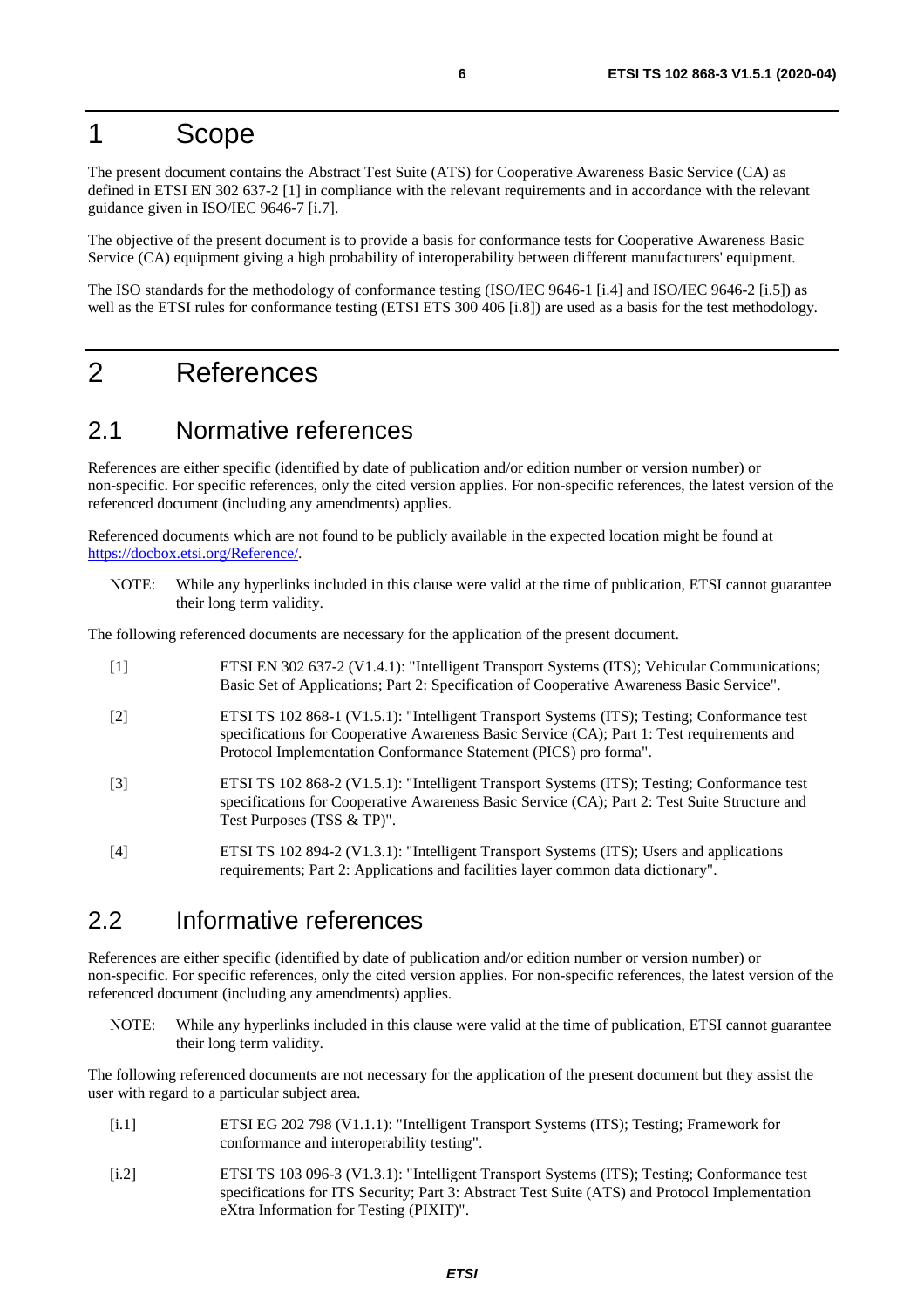- <span id="page-6-0"></span>[i.4] ISO/IEC 9646-1 (1994): "Information technology -- Open Systems Interconnection -- Conformance testing methodology and framework -- Part 1: General concepts".
- [i.5] ISO/IEC 9646-2 (1994): "Information technology -- Open Systems Interconnection --Conformance testing methodology and framework -- Part 2: Abstract Test Suite specification".
- [i.6] ISO/IEC 9646-6 (1994): "Information technology -- Open Systems Interconnection -- Conformance testing methodology and framework -- Part 6: Protocol profile test specification".
- [i.7] ISO/IEC 9646-7 (1995): "Information technology -- Open Systems Interconnection -- Conformance testing methodology and framework -- Part 7: Implementation Conformance Statements".
- [i.8] ETSI ETS 300 406 (1995): "Methods for testing and Specification (MTS); Protocol and profile conformance testing specifications; Standardization methodology".
- [i.9] ETSI ES 201 873-1 (V4.5.1): "Methods for Testing and Specification (MTS); The Testing and Test Control Notation version 3; Part 1: TTCN-3 Core Language".
- [i.10] ETSI ES 201 873-7 (V4.5.1): "Methods for Testing and Specification (MTS); The Testing and Test Control Notation version 3; Part 7: Using ASN.1 with TTCN-3".

## 3 Definition of terms, symbols and abbreviations

### 3.1 Terms

For the purposes of the present document, the terms given in ETSI EN 302 637-2 [\[1](#page-5-0)], ISO/IEC 9646-1 [i.4] and ISO/IEC 9646-7 [i.7] apply.

### 3.2 Symbols

Void.

### 3.3 Abbreviations

For the purposes of the present document, the following abbreviations apply:

| <b>ASN</b>  | <b>Abstract Syntax Notation</b>                |
|-------------|------------------------------------------------|
| ASN.1       | <b>Abstract Syntax Notation One</b>            |
| <b>ATM</b>  | <b>Abstract Test Method</b>                    |
| <b>ATS</b>  | <b>Abstract Test Suite</b>                     |
| BV          | Valid test events for Behaviour tests          |
| CA.         | Cooperative Awareness Basic Service            |
| <b>CAM</b>  | <b>Cooperative Awareness Messages</b>          |
| CAN         | Controller Area Network                        |
| <b>CRS</b>  | Crash Status                                   |
| <b>FMT</b>  | Message Format                                 |
| <b>GFO</b>  | <b>Generation Frequency</b>                    |
| <b>GNSS</b> | Global Navigation Satellite System             |
| <b>INA</b>  | <b>Information Adaptation</b>                  |
| <b>ISO</b>  | International Organization for Standardization |
| <b>ITS</b>  | <b>Intelligent Transport Systems</b>           |
| <b>IUT</b>  | <b>Implementation Under Test</b>               |
| <b>LDM</b>  | Local Dynamic Map                              |
| MSD         | <b>Message Dissemination</b>                   |
| MSG         | <b>Message Generation</b>                      |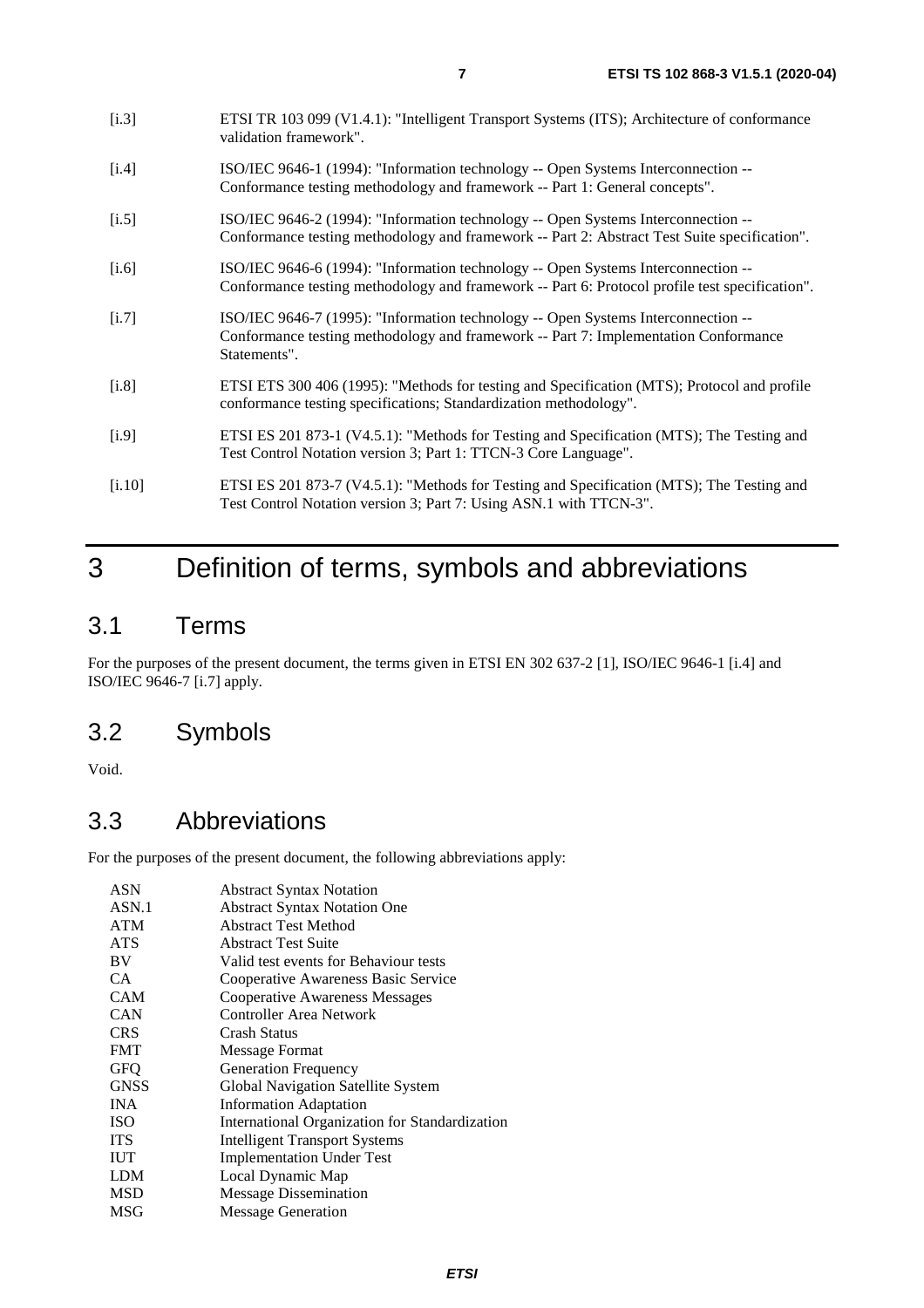<span id="page-7-0"></span>

| <b>MSP</b>   | <b>Message Processing</b>                                     |
|--------------|---------------------------------------------------------------|
| <b>MTC</b>   | Main Test Component                                           |
| <b>PAR</b>   | Parameter                                                     |
| <b>PCTR</b>  | <b>Protocol Conformance Testing Report</b>                    |
| <b>PICS</b>  | Protocol Implementation Conformance Statement                 |
| <b>PIXIT</b> | Partial Protocol Implementation eXtra Information for Testing |
| PX.          | Pixit                                                         |
| <b>SAP</b>   | Service Access Point                                          |
| <b>SCS</b>   | <b>System Conformance Statement</b>                           |
| <b>SCTR</b>  | <b>Static Conformance Test Report</b>                         |
| <b>SSP</b>   | Service Specific Permissions                                  |
| <b>SUT</b>   | <b>System Under Test</b>                                      |
| TС           | <b>Test Case</b>                                              |
| ТI           | Timer tests                                                   |
| TP           | <b>Test Purposes</b>                                          |
| TS           | <b>Test System</b>                                            |
| <b>TSS</b>   | <b>Test Suite Structure</b>                                   |
| <b>TTCN</b>  | <b>Testing and Test Control Notation</b>                      |

## 4 Abstract Test Method (ATM)

### 4.1 Abstract protocol tester

The abstract protocol tester used by this test suite is described in figure 1. The test system will simulate valid and invalid protocol behaviour, and will analyse the reaction of the IUT.



**Figure 1: Abstract protocol tester - CA** 

### 4.2 Test Configuration

This test suite uses a unique test configuration in order to cover the different test scenarios. In this configuration, the tester simulates one ITS station implementing the CAM protocol.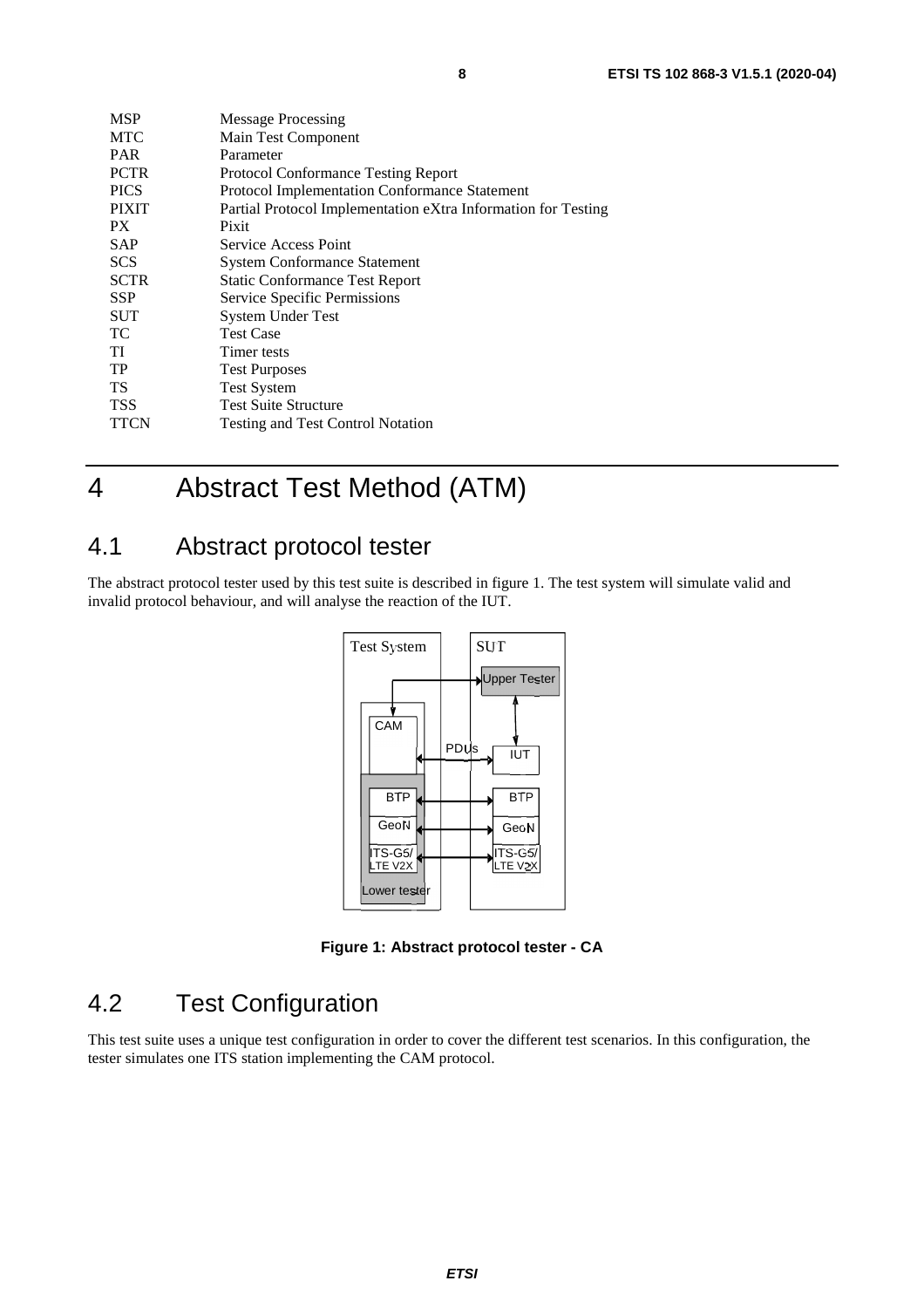### <span id="page-8-0"></span>4.3 Test architecture

The present document implements the general TTCN-3 test architecture described in ETSI EG 202 798 [[i.1](#page-5-0)], clauses 6.3.2 and 8.3.1.

Figure 2 shows the test architecture used for the CA ATS. The CA test component requires using only the Main Test Component (MTC). The MTC communicates with the CA SUT over the camPort. The camPort is used to exchange CA protocol messages between the CA test component and the CA IUT.

The Upper tester entity in the SUT enables triggering CA functionalities by simulating primitives from application or LDM entities. It is required to trigger the CA layer in the SUT to send CA messages, which are resulting from upper layer primitives. Furthermore, receiving CA messages may result for the CA layer in sending primitives to the upper layer (sending Data to LDM for instance).



**Figure 2: Test system architecture**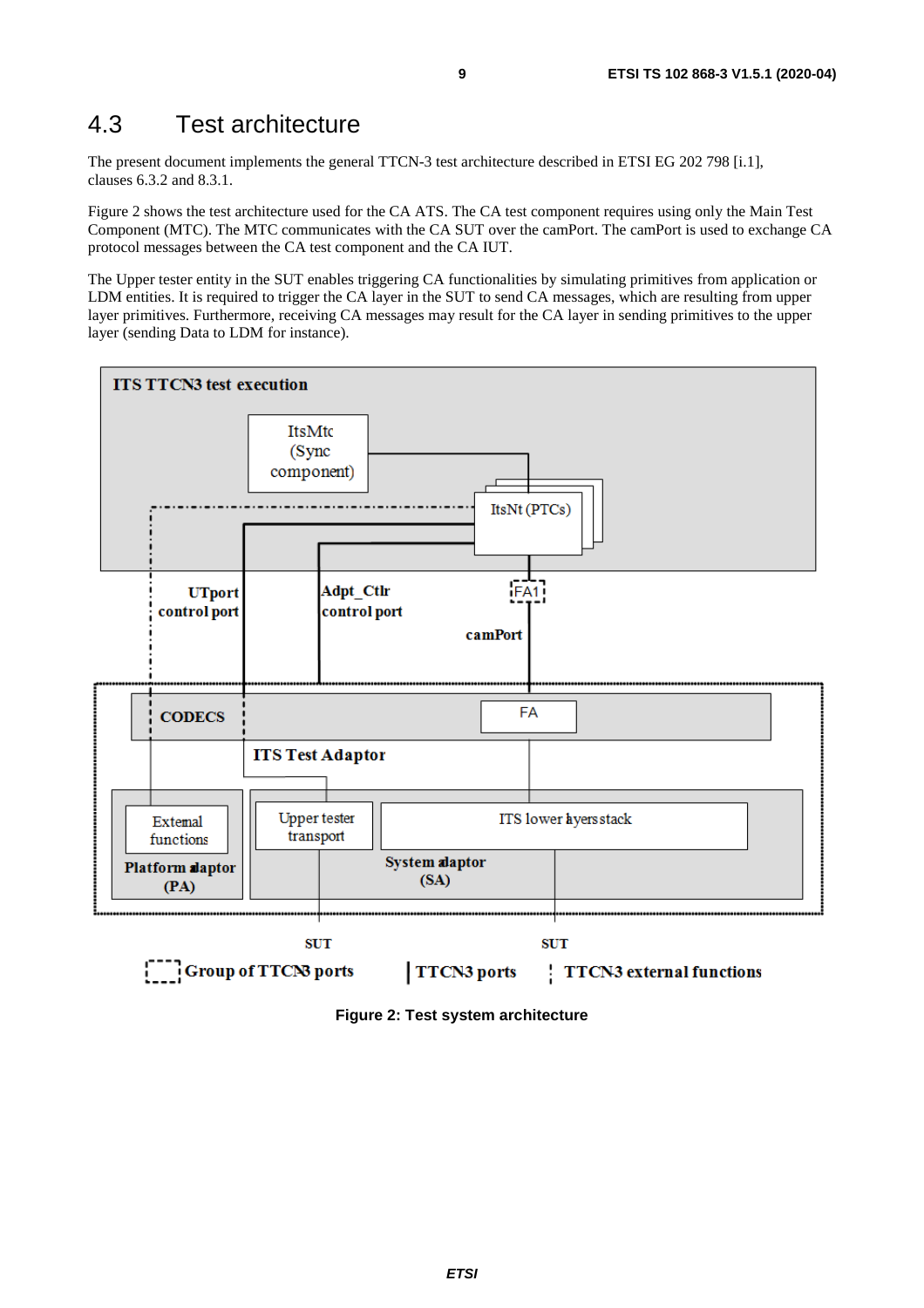## <span id="page-9-0"></span>4.4 Ports and ASPs (Abstract Services Primitives)

### 4.4.1 Introduction

Two ports are used by the CA ATS:

- The camPort, of type CamPort.
- The utPort, of type UpperTesterPort.

### 4.4.2 Primitives of the camPort

Two types of primitives are used in the camPort:

- The CamInd primitive used to receive messages of type CamPdu.
- The CamReq primitive used to send messages of type CamPdu.

These two primitives use the CamPdu type, which is declared in the CAM.asn ASN.1 module, following the ASN.1 definition from ETSI EN 302 637-2 [\[1](#page-5-0)].

```
CamPdu ::= SEQUENCE { 
     header ItsPduHeader, 
     cam CoopAwareness 
}
```
### 4.4.3 Primitives of the utPort

This port uses two types of primitives:

- The UtInitialize primitive used to initialize IUT.
- The UtTrigger primitive used trigger upper layer events in IUT.

### 4.5 Executing CA tests in secured mode

All the CA tests, with the exception of the SSP tests, can be executed with security enabled or with security disabled. The choice of running the CA tests in secured or non-secured mode has no impact on the result of the CA tests because the test verdicts assess CA protocol behaviour only.

The SSP tests can only be executed in secured mode.

The choice of running the CA tests in secured or non-secured mode shall be controlled via the test suite parameter PICS IS IUT SECURED, see table A.5/1 of ETSI TS 102 868-1 [\[2](#page-5-0)].

Before running the CA tests in secured mode, the following steps need to be executed:

- security certificates need to be generated for the tester as well as for the IUT, see ETSI TS 103 096-3 [[i.2\]](#page-5-0), clause 5.3.2.5;
- security certificates need to be installed onto the IUT, see ETSI TS 103 096-3 [\[i.2](#page-5-0)], clause 5.3.2.6;
- in case of usage of the ETSI test adapter, the following test adapter parameters need to be configured.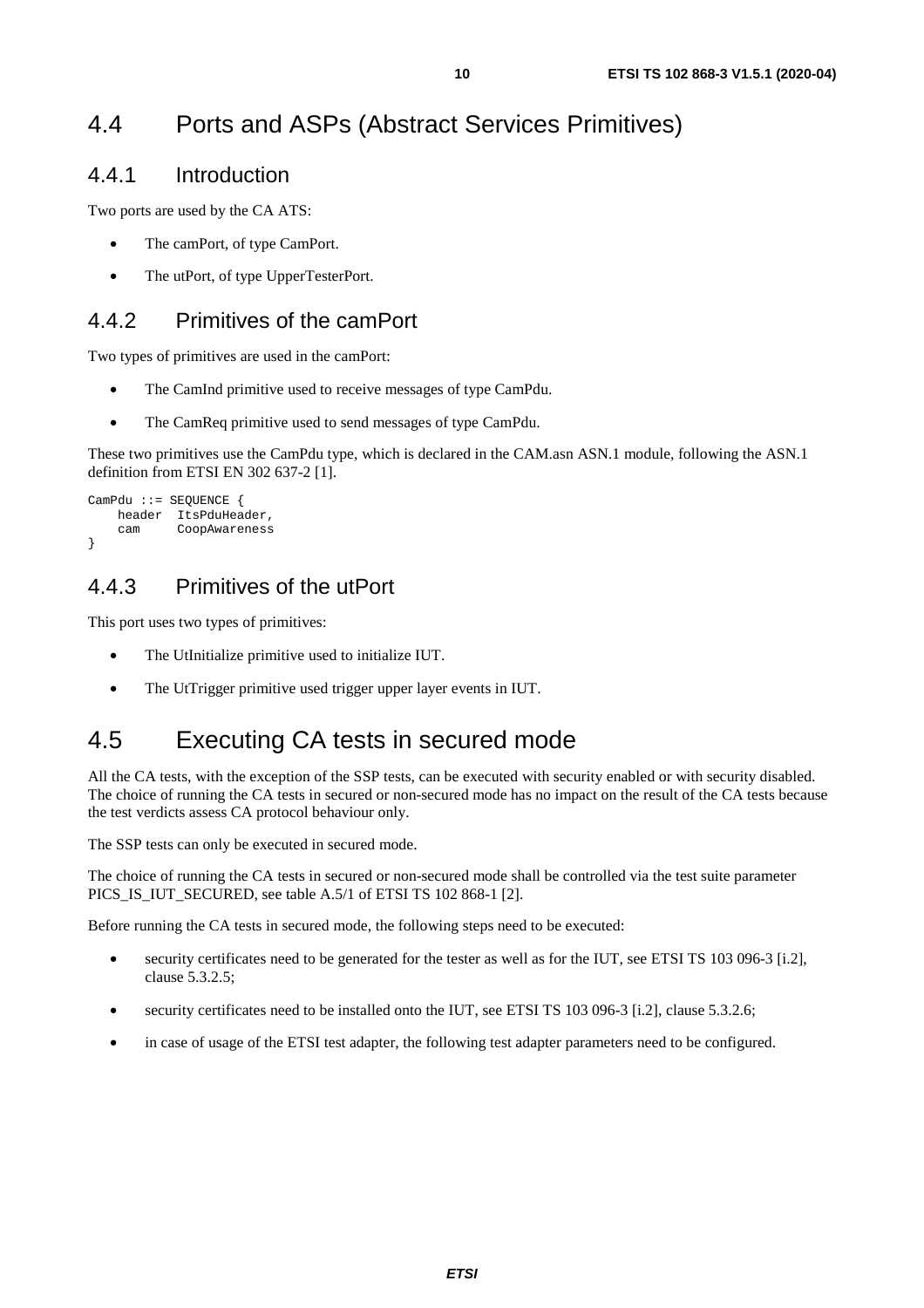<span id="page-10-0"></span>

| Test adapter parameter    | Default value     | <b>Comment</b>                                                                                    |
|---------------------------|-------------------|---------------------------------------------------------------------------------------------------|
| <b>ITsSecuredRootPath</b> | data/certificates | The path to the location where all<br>certificates (tester and IUT<br>certificates) are installed |
| <b>TsSecuredConfigld</b>  | void              | Name of the subfolder in<br>lTsSecuredRootPath in order to<br>organize multiple IUTs              |
| UtSecuredMode             | <b>FALSE</b>      | To use upper-tester interface in<br>non-secured mode                                              |

### 4.6 ETSI test adapter

All information of the ETSI test adapter is described in ETSI TR 103 099 [\[i.3\]](#page-6-0).

## 5 Untestable Test Purposes

Table 1 gives a list of TPs, which are not implemented in the ATS due to the chosen ATM or other restrictions.

#### **Table 1: Untestable TPs**

| <b>Fest purpose</b> | eason |
|---------------------|-------|
| None                |       |

## 6 ATS conventions

### 6.1 Introduction

The ATS conventions are intended to give a better understanding of the ATS but they also describe the conventions made for the development of the ATS. These conventions shall be considered during any later maintenance or further development of the ATS.

The ATS conventions contain two clauses, the testing conventions and the naming conventions. The testing conventions describe the functional structure of the ATS. The naming conventions describe the structure of the naming of all ATS elements.

To define the ATS, the guidelines of the document ETSI ETS 300 406 [\[i.8\]](#page-6-0) were considered.

### 6.2 Testing conventions

#### 6.2.1 Testing states

#### 6.2.1.1 Initial state

All test cases start with the function f\_prInitialState. This function brings the IUT in an "initialized" state by invoking the upper tester primitive UtInitialize.

#### 6.2.1.2 Final state

All test cases end with the function f poDefault. This function brings the IUT back in an "idle" state. As no specific actions are required for the idle state in ETSI EN 302 637-2 [\[1](#page-5-0)], the function f\_ poDefault does not invoke any action.

As necessary, further actions may be included in the f\_poDefault function.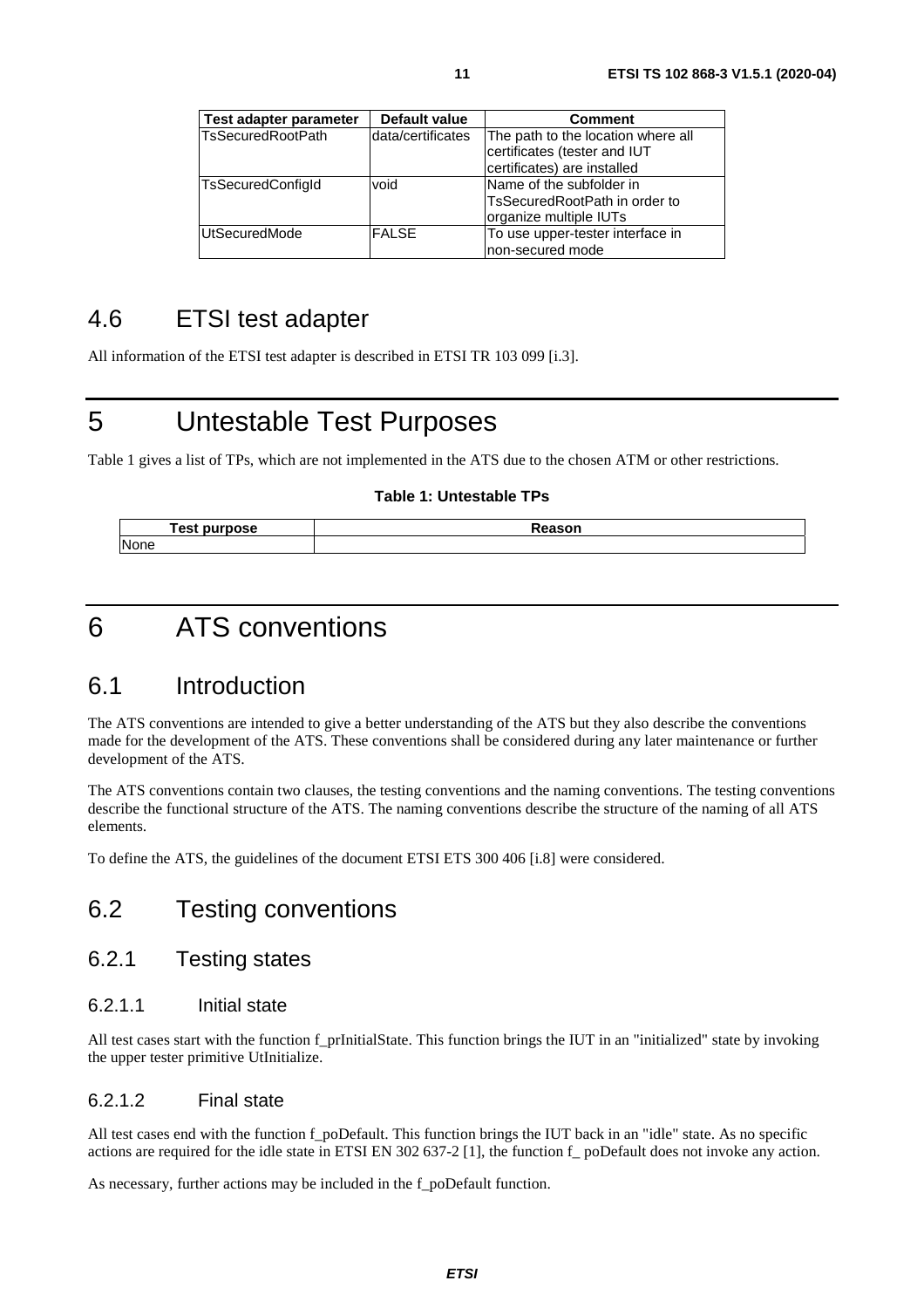### <span id="page-11-0"></span>6.2.2 Message types - ASN.1 definitions

ASN.1 definitions from ETSI EN 302 637-2 [[1\]](#page-5-0) are directly imported in TTCN-3 using the ASN.1 import method specified in ETSI ES 201 873-7 [[i.10](#page-6-0)].

The following example shows the TTCN-3 import statement used to import ASN.1 definitions in the TTCN-3 modules:

```
import from CAM_PDU_Descriptions language "ASN.1:1997" all;
```
Generic ASN.1 definitions (message header, station Id, etc.), are defined in the Common Data Dictionary ETSI TS 102 894-2 [\[4\]](#page-5-0) ASN.1 module. Thus the CA ASN.1 modules shall import these definitions from the Common Data Dictionary ETSI TS 102 894-2 [\[4](#page-5-0)] ASN.1 module (see the following ASN.1 import statement extracted from the CA ASN.1 module):

```
IMPORTS 
    ItsPduHeader, StationID, ... 
FROM ITS-Container { 
 itu-t(0) identified-organization(4) etsi(0) itsDomain(5) wg1(1) ts(102894) cdd(2) version(2) 
};
```
### 6.3 Naming conventions

#### 6.3.1 Introduction

This test suite follows the naming convention guidelines provided in the ETSI EG 202 798 [[i.1](#page-5-0)].

#### 6.3.2 General guidelines

The naming convention is based on the following underlying principles:

- in most cases, identifiers should be prefixed with a short alphabetic string (specified in table 2) indicating the type of TTCN-3 element it represents;
- suffixes should not be used except in those specific cases identified in table 2;
- prefixes and suffixes should be separated from the body of the identifier with an underscore (" $"$ );

EXAMPLE 1: c\_sixteen, t\_wait.

- only module names, data type names and module parameters should begin with an upper-case letter. All other names (i.e. the part of the identifier following the prefix) should begin with a lower-case letter;
- the start of second and subsequent words in an identifier should be indicated by capitalizing the first character. Underscores should not be used for this purpose.

EXAMPLE 2: f\_initialState.

Table 2 specifies the naming guidelines for each element of the TTCN-3 language indicating the recommended prefix, suffixes (if any) and capitalization.

| Language element                           | <b>Naming convention</b>       | <b>Prefix</b> | <b>Example identifier</b> |
|--------------------------------------------|--------------------------------|---------------|---------------------------|
| Module                                     | Use upper-case initial letter  | none          | <b>IPv6Templates</b>      |
| Group within a module                      | Use lower-case initial letter  | none          | messageGroup              |
| Data type                                  | Use upper-case initial letter  | none          | <b>SetupContents</b>      |
| Message template                           | Use lower-case initial letter  | m             | m setuplnit               |
| Message template with wildcard or matching | Use lower-case initial letters | mw            | mw anyUserReply           |
| expression                                 |                                |               |                           |
| Signature template                         | Use lower-case initial letter  | $S_{-}$       | s_callSignature           |
| Port instance                              | Use lower-case initial letter  | none          | signallingPort            |
| Test component instance                    | Use lower-case initial letter  | none          | userTerminal              |
| Constant                                   | Use lower-case initial letter  | $c_{-}$       | c maxRetransmission       |
| Constant (defined within component type)   | Use lower-case initial letter  | cc            | cc minDuration            |

#### **Table 2: ETSI TTCN-3 generic naming conventions**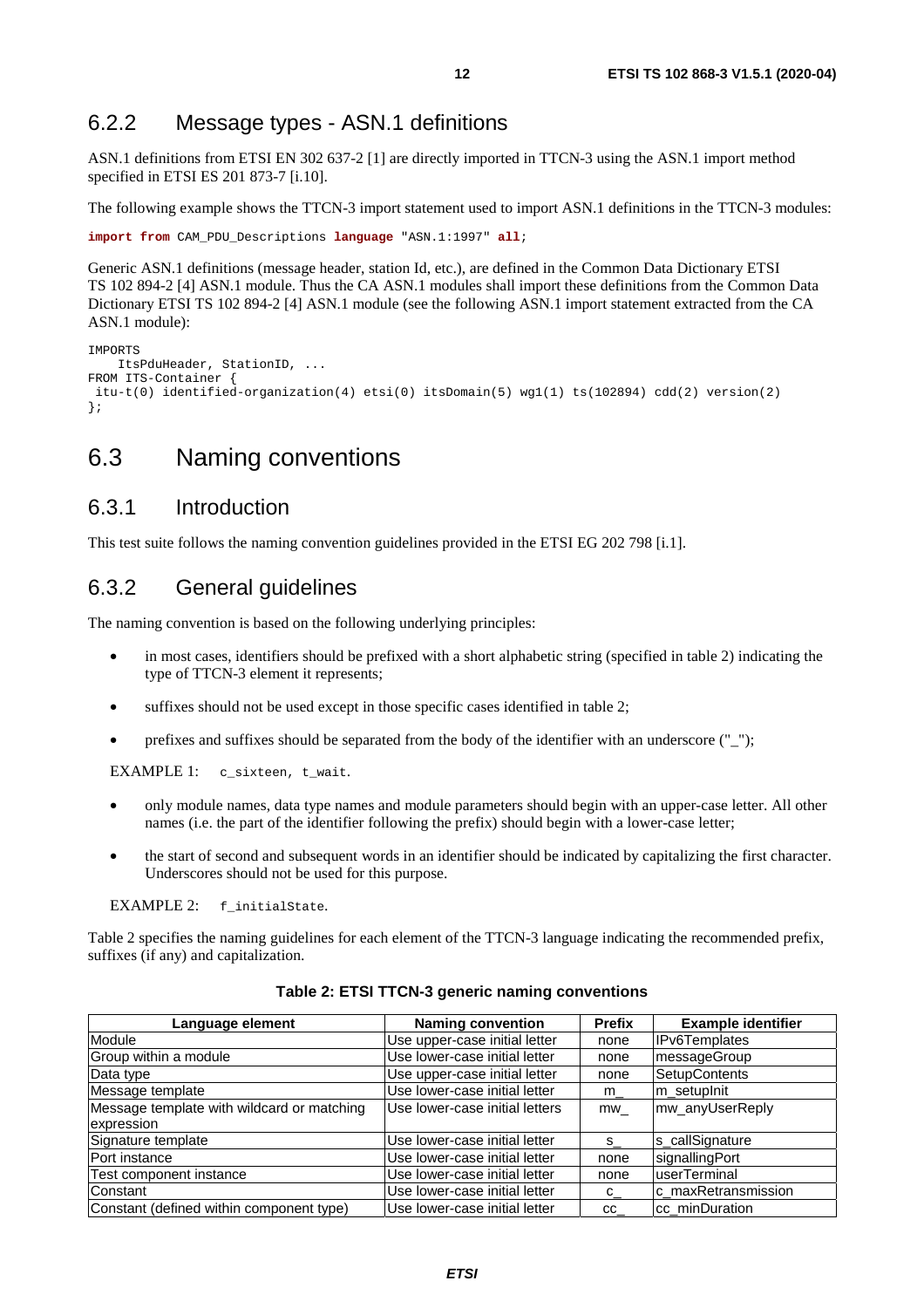<span id="page-12-0"></span>

| Language element                           | <b>Naming convention</b>       | <b>Prefix</b>    | <b>Example identifier</b> |
|--------------------------------------------|--------------------------------|------------------|---------------------------|
| External constant                          | Use lower-case initial letter  | CX               | cx macld                  |
| <b>Function</b>                            | Use lower-case initial letter  |                  | f authentication()        |
| <b>External function</b>                   | Use lower-case initial letter  | fx               | fx_calculateLength()      |
| Altstep (incl. Default)                    | Use lower-case initial letter  | $a_{\mathbf{r}}$ | a receiveSetup()          |
| Test case                                  | Use ETSI numbering             | TC_              | TC_COR_0009_47_ND         |
| Variable (local)                           | Use lower-case initial letter  | V.               | v macld                   |
| Variable (defined within a component type) | Use lower-case initial letters | VC               | vc_systemName             |
| Timer (local)                              | Use lower-case initial letter  |                  | t wait                    |
| Timer (defined within a component)         | Use lower-case initial letters | tc               | tc_authMin                |
| Module parameters for PICS                 | Use all upper case letters     | PICS             | PICS_DOOROPEN             |
| Module parameters for other parameters     | Use all upper case letters     | PX.              | PX_TESTER_STATION_ID      |
| <b>Formal Parameters</b>                   | Use lower-case initial letter  | $p_{-}$          | p_macId                   |
| <b>Enumerated Values</b>                   | Use lower-case initial letter  | е                | e_syncOk                  |

### 6.3.3 ITS specific TTCN-3 naming conventions

Next to such general naming conventions, table 3 shows specific naming conventions that apply to the ITS TTCN-3 test suite.

| Language element                                                  | <b>Naming convention</b>      | <b>Prefix</b>                  | <b>Example identifier</b>       |
|-------------------------------------------------------------------|-------------------------------|--------------------------------|---------------------------------|
| <b>ITS Module</b>                                                 | Use upper-case initial letter | Its"IUTname"                   | ltsCam                          |
| Module containing types<br>and values                             | Use upper-case initial letter | Its"IUTname"_TypesAndValues    | ItsCam_TypesAndValues           |
| Module containing<br>Templates                                    | Use upper-case initial letter | Its"IUTname"_Templates         | ItsCam_Templates                |
| Module containing test<br>cases                                   | Use upper-case initial letter | Its"IUTname" TestCases         | <b>ItsCam TestCases</b>         |
| Module containing<br>functions                                    | Use upper-case initial letter | Its"IUTname" Functions         | ItsCam_Functions                |
| Module containing<br>external functions                           | Use upper-case initial letter | Its"IUTname" ExternalFunctions | <b>ItsCam ExternalFunctions</b> |
| Module containing<br>components, ports and<br>message definitions | Use upper-case initial letter | Its"IUTname" Interface         | ItsCam Interface                |
| Module containing main<br>component definitions                   | Use upper-case initial letter | Its"IUTname"_TestSystem        | ItsCam TestSystem               |
| Module containing the<br>control part                             | Use upper-case initial letter | Its"IUTname" TestControl       | ItsCam TestControl              |

**Table 3: ITS specific TTCN-3 naming conventions** 

### 6.3.4 Usage of Log statements

All TTCN-3 log statements use the following format using the same order:

- Three asterisks.
- The TTCN-3 test case or function identifier in which the log statement is defined.
- One of the categories of log: INFO, WARNING, ERROR, PASS, FAIL, INCONC, TIMEOUT.
- Free text.
- three asterisks.

EXAMPLE 1:  $log("*** TC CAM MSG BV 01: INFO: Initial conditions: First CAM)$ message received  $***$ ");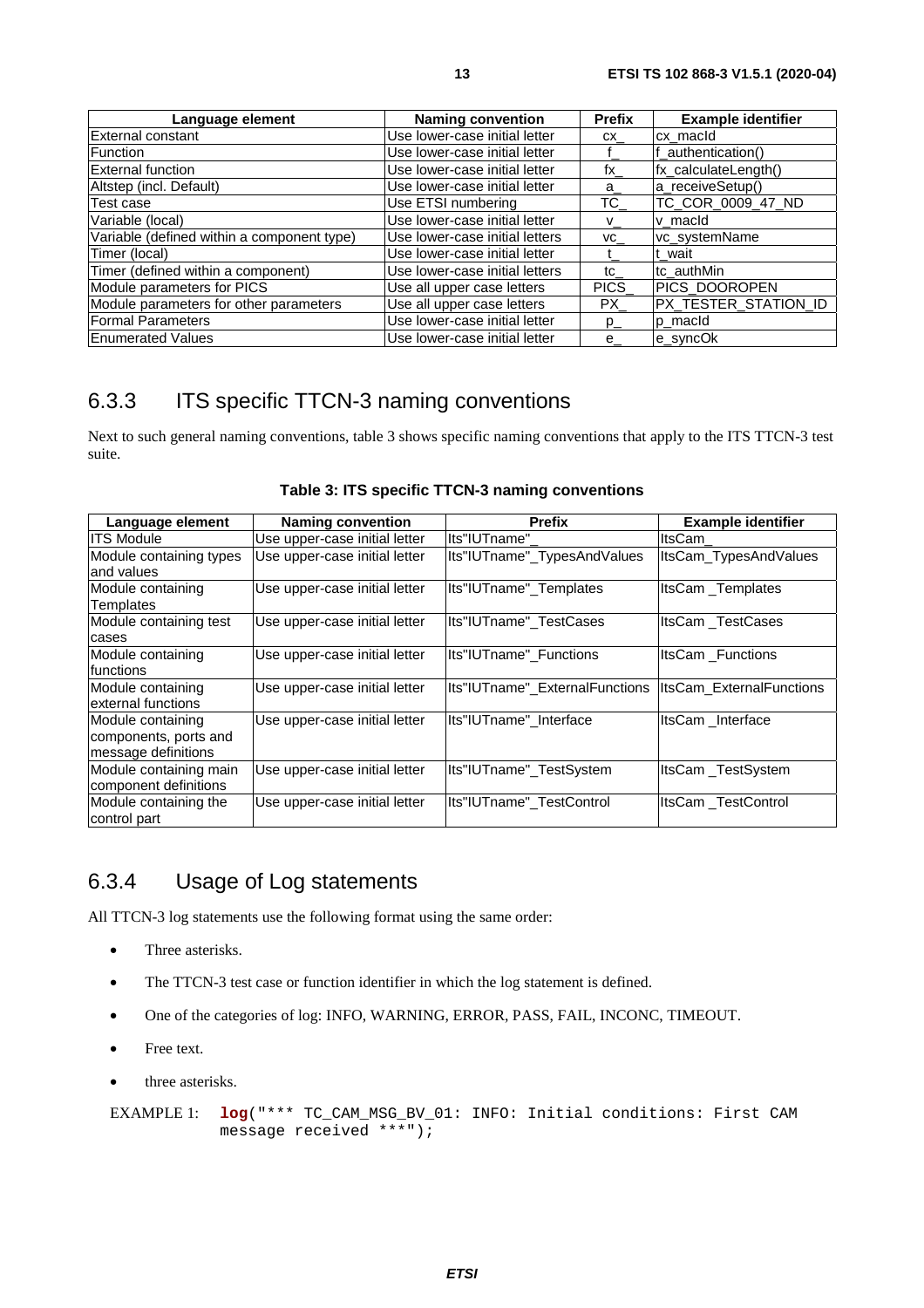<span id="page-13-0"></span>Furthermore, the following rules are applied for the CA ATS:

- Log statements are used in the body of the functions, so that invocations of functions are visible in the test logs.
- All TTCN-3 setverdict statements are combined (as defined in ETSI ES 201 873-1 [\[i.9](#page-6-0)]) with a log statement following the same above rules (see example 2).

```
EXAMPLE 2: setverdict(pass, "*** TC_CAM_INA_CRS_BV_01: PASS: CAM message 
            received with crashStatus = true ***").
```
### 6.3.5 Test Case (TC) identifier

Table 4 shows the test case naming convention, which follows the same naming convention as the test purposes.

| <b>Identifier</b> | $TC$ <root> <gr> <sgr> <x> <nn><br/>or<br/>TP_<root>_<gr>_<x>_<nn><br/>when no <math>&lt;</math>sgr<math>&gt;</math></nn></x></gr></root></nn></x></sgr></gr></root> |            |                                      |
|-------------------|----------------------------------------------------------------------------------------------------------------------------------------------------------------------|------------|--------------------------------------|
|                   | kroot> = root                                                                                                                                                        | CAM        |                                      |
|                   | kgr> = group                                                                                                                                                         | MSD        | <b>Message Dissemination</b>         |
|                   |                                                                                                                                                                      | <b>MSP</b> | <b>Message Processing</b>            |
|                   | ksgr> = sub- group                                                                                                                                                   | FMT        | Message Format                       |
|                   |                                                                                                                                                                      | INA        | Information Adaptation               |
|                   |                                                                                                                                                                      | GFQ        | <b>Generation Frequency</b>          |
|                   |                                                                                                                                                                      | <b>PAR</b> | Lower layer parameter                |
|                   | $\langle x \rangle$ = type of testing                                                                                                                                | BV         | Behaviour tests to valid test events |
|                   |                                                                                                                                                                      |            | Timer tests                          |
|                   | knn> = sequential number                                                                                                                                             |            | 01 to 99                             |

#### **Table 4: TC naming convention**

EXAMPLE: TP identifier: TP/CAM/MSD/BV/01 TC identifier: TC\_CAM\_MSD\_BV\_01.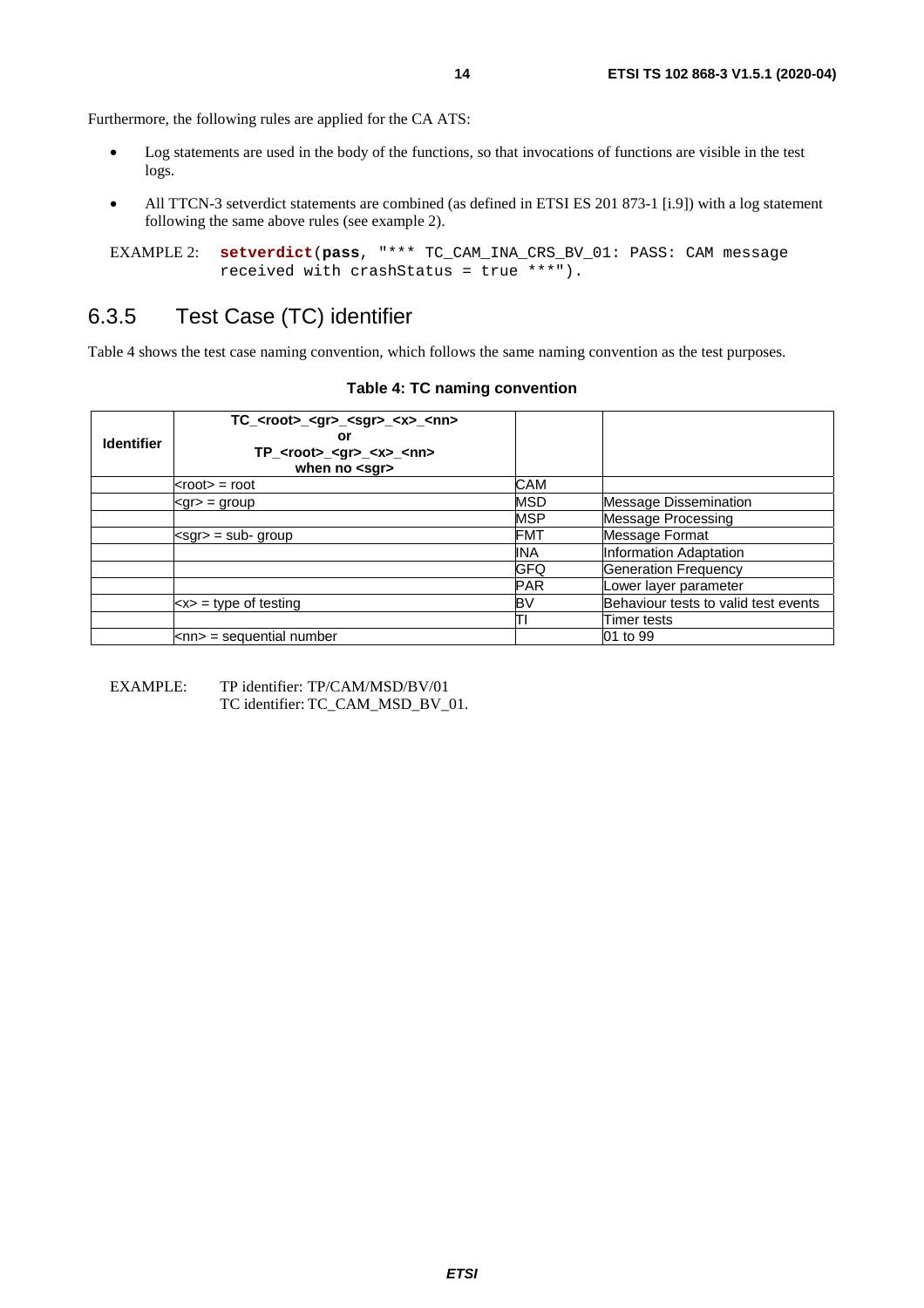## <span id="page-14-0"></span>Annex A (normative): TTCN-3 library modules

## A.1 Electronic annex, zip file with TTCN-3 code

This test suite has been produced using the Testing and Test Control Notation (TTCN) according to ETSI ES 201 873-1 [\[i.9](#page-6-0)].

ETSI EN 302 637-2 [\[1\]](#page-5-0), ETSI TS 102 868-1 [\[2\]](#page-5-0) and ETSI TS 102 868-2 [[3](#page-5-0)] have been applied to develop this test suite.

This test suite has been compiled error-free using two different commercial TTCN-3 compilers.

The TTCN-3 library modules, which form parts of the present document, are contained in the archive ts 10286803v010501p0.zip which accompanies the present document.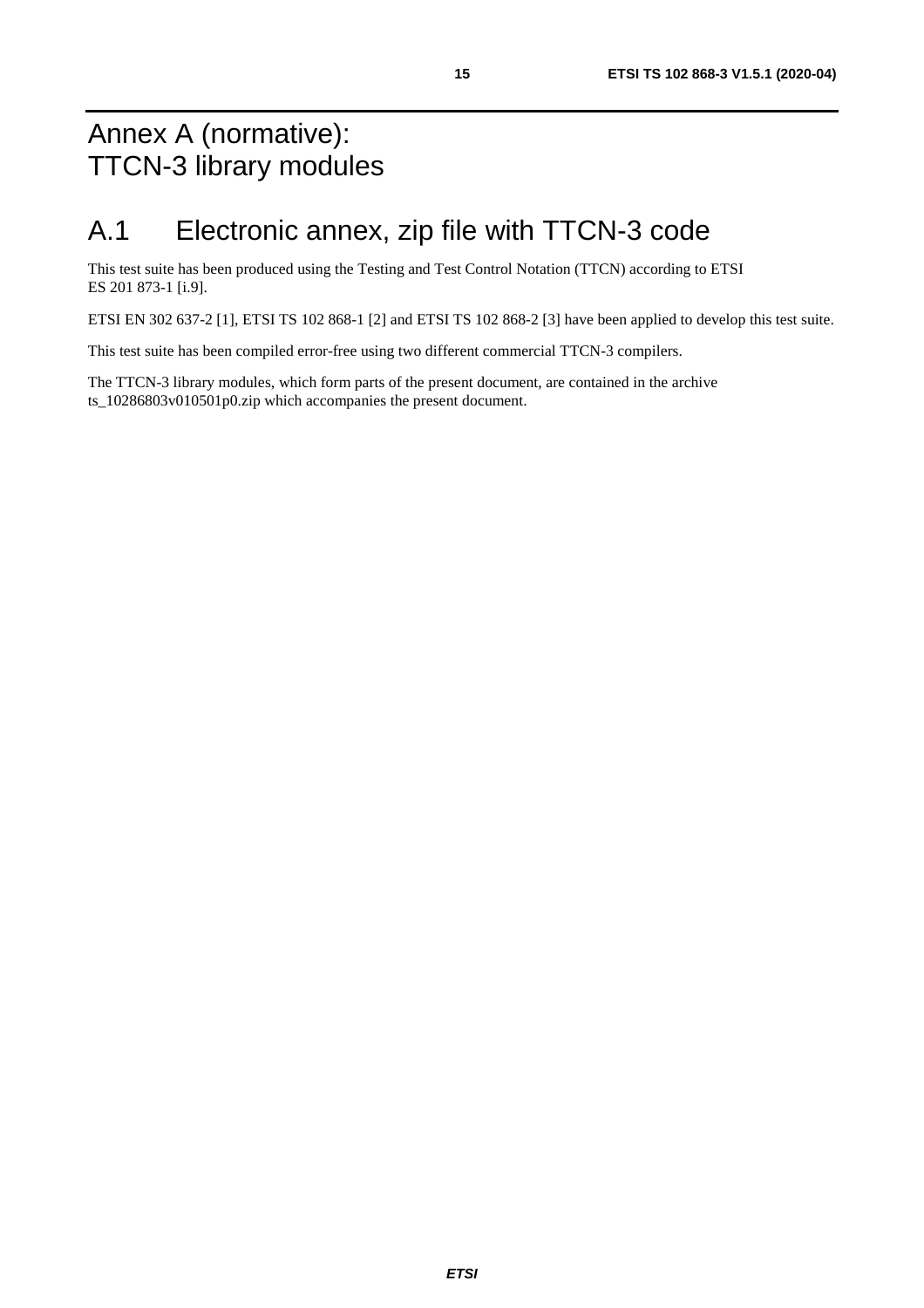## <span id="page-15-0"></span>Annex B (normative): Partial PIXIT pro forma for CA

## B.1 Partial cancellation of copyright

Notwithstanding the provisions of the copyright clause related to the text of the present document, ETSI grants that users of the present document may freely reproduce the Partial PIXIT pro forma in this annex so that it can be used for its intended purposes and may further publish the completed Partial PIXIT.

## B.2 Introduction

The PIXIT Pro forma is based on ISO/IEC 9646-6 [\[i.6](#page-6-0)].

## B.3 Identification summary

The Identification summary shall be as specified in table B.1.

#### **Table B.1: Identification summary**

| PIXIT Number:         |  |
|-----------------------|--|
| Test Laboratory Name: |  |
| Date of Issue:        |  |
| Issued to:            |  |

## B.4 ATS summary

The ATS summary shall be as specified in table B.2.

#### **Table B.2: ATS summary**

| <b>Protocol Specification:</b> | <b>ETSI EN 302 637-2 (V1.4.1) [1]</b>     |
|--------------------------------|-------------------------------------------|
| <b>Protocol to be tested:</b>  | ICA (Cooperative Awareness Basic Service) |
| <b>ATS</b> Specification:      | <b>IETSI TS 102 868-3</b>                 |
| <b>Abstract Test Method:</b>   | Clause 4                                  |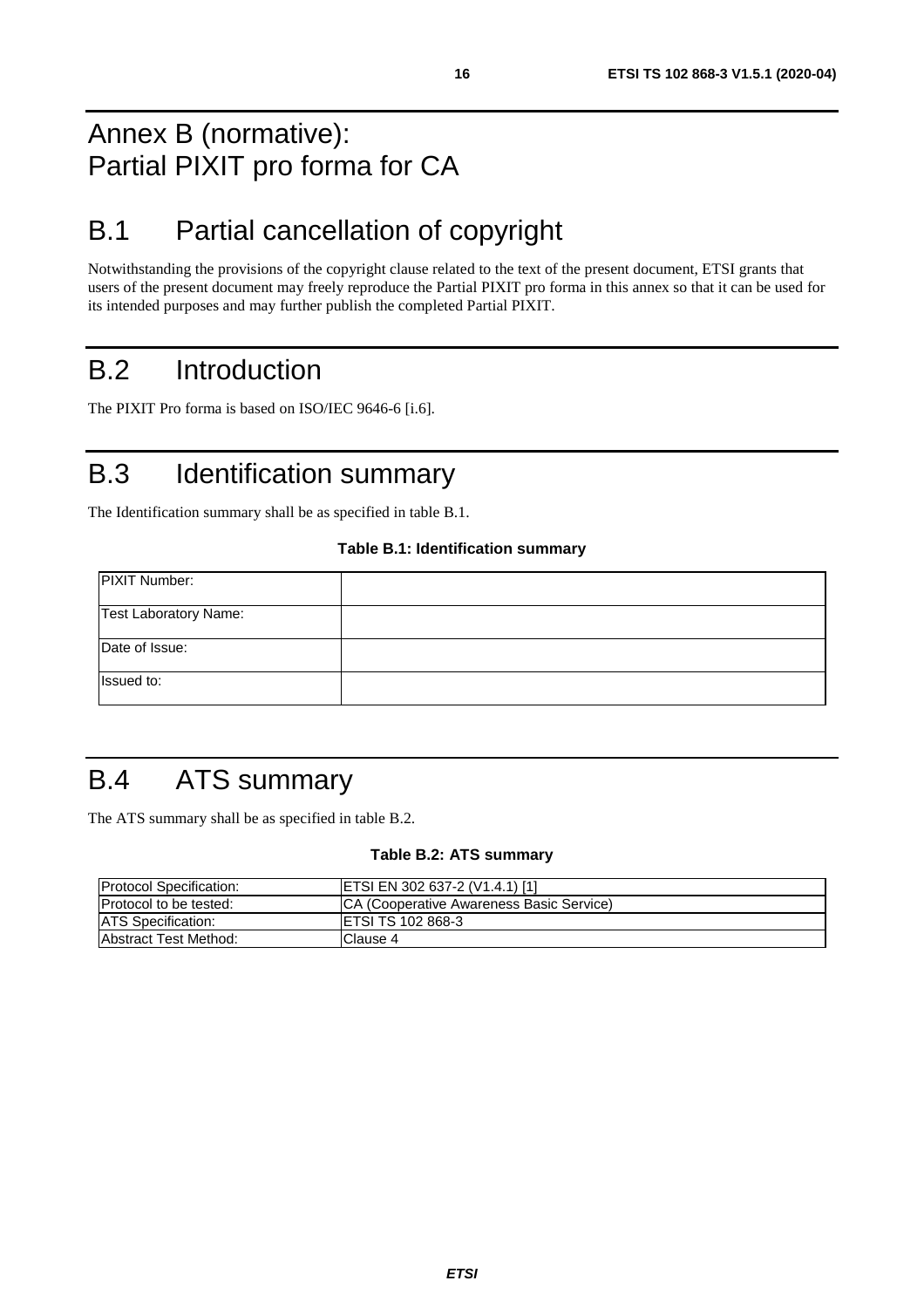## <span id="page-16-0"></span>B.5 Test laboratory

The Test laboratory info shall be specified as in table B.3.

#### **Table B.3: Test laboratory info**

| Test Laboratory Identification: |  |
|---------------------------------|--|
| Test Laboratory Manager:        |  |
| Means of Testing:               |  |
| <b>SAP Address:</b>             |  |

## B.6 Client identification

The Client identification shall be specified as in table B.4.

#### **Table B.4: Client identification**

| Client Identification:    |  |
|---------------------------|--|
| Client Test manager:      |  |
| Test Facilities required: |  |

## B.7 SUT

SUT shall be specified as in table B.5.

**Table B.5** 

| Name:                            |  |
|----------------------------------|--|
| Version:                         |  |
| <b>SCS Number:</b>               |  |
| Machine configuration:           |  |
| Operating System Identification: |  |
| <b>IUT</b> Identification:       |  |
| <b>PICS Reference for IUT:</b>   |  |
| Limitations of the SUT:          |  |
| <b>Environmental Conditions:</b> |  |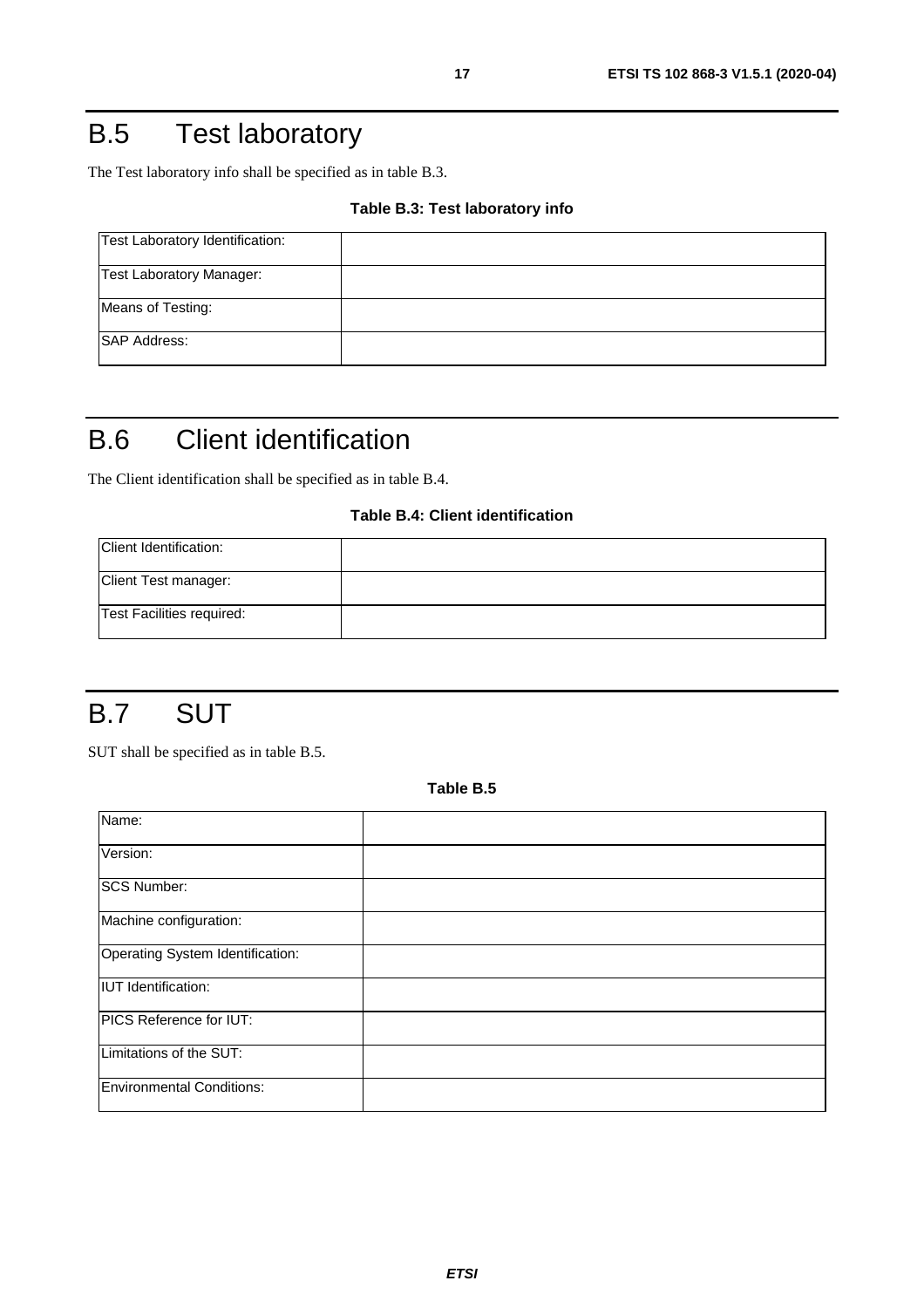## <span id="page-17-0"></span>B.8 Protocol layer information

## B.8.1 Protocol identification

Protocol identification shall be as specified in table B.6.

#### **Table B.6: Protocol identification**

| Name:                    | ETSI EN 302 637-2 (V1.4.1) [1] |
|--------------------------|--------------------------------|
| Version:                 |                                |
| <b>IPICS References:</b> | <b>ETSI TS 102 868-1 [2]</b>   |

### B.8.2 IUT information

CA PIXITs shall be as in table B.7.

| <b>Identifier</b>        | <b>Description</b> |                                                       |  |
|--------------------------|--------------------|-------------------------------------------------------|--|
| PX_IUT_STATION_ID        | Comment            | Station Id sent by the IUT                            |  |
|                          | Type               | Integer                                               |  |
|                          | Default value      |                                                       |  |
| PX_IUT_STATION_TYPE      | Comment            | Station Type sent by the IUT                          |  |
|                          | Type               | Integer                                               |  |
|                          | Default value      |                                                       |  |
| PX_TESTER_STATION_ID     | Comment            | Station Id sent by the tester                         |  |
|                          | Type               | Integer                                               |  |
|                          | Default value      | 111 111                                               |  |
| PX_TESTER_STATION_TYPE   | <b>Comment</b>     | Station Type sent by the tester                       |  |
|                          | Type               | Integer                                               |  |
|                          | Default value      |                                                       |  |
| PX_TS_LATITUDE           | Comment            | The Latitude of the tester (microdegrees)             |  |
|                          | Type               | Integer                                               |  |
|                          | Default value      | 436 175 790                                           |  |
| PX_TS_LONGITUDE          | <b>Comment</b>     | The Longitude of the tester (microdegrees)            |  |
|                          | Type               | Integer                                               |  |
|                          | Default value      | 70 546 480                                            |  |
| <b>PX TIME DELTA</b>     | Comment            | Tolerance to be applied when checking timestamps      |  |
|                          |                    | (ms)                                                  |  |
|                          | Type               | Integer                                               |  |
|                          | Default value      | 1 000                                                 |  |
| PX_GNSS_SCENARIO_SUPPORT | <b>Comment</b>     | Does the IUT support GNSS scenarios?                  |  |
|                          | Type               | Boolean                                               |  |
|                          | Default value      | <b>FALSE</b>                                          |  |
| PX_CERT_FOR_TS           | <b>Comment</b>     | The certificate identifier that the tester (TS) shall |  |
|                          |                    | use in case of secured IUT                            |  |
|                          | Type               | Charstring                                            |  |
|                          | Default value      | "CERT_TS A AT"                                        |  |

#### **Table B.7: CA PIXITs**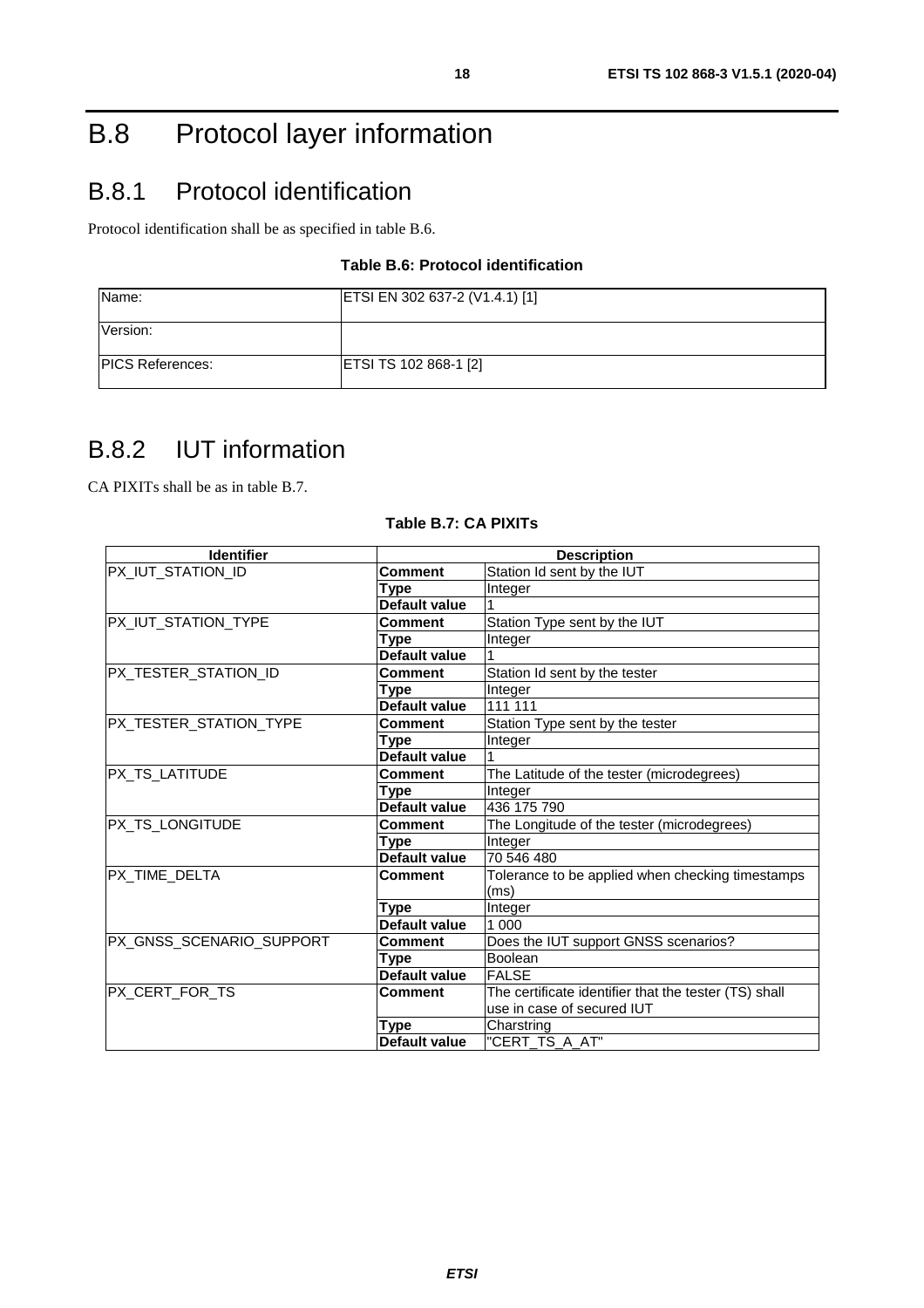## <span id="page-18-0"></span>Annex C (normative): PCTR pro forma for CA

## C.1 Partial cancellation of copyright

Notwithstanding the provisions of the copyright clause related to the text of the present document, ETSI grants that users of the present document may freely reproduce the PCTR pro forma in this annex so that it can be used for its intended purposes and may further publish the completed PCTR.

## C.2 Introduction

The PCTR pro forma is based on ISO/IEC 9646-6 [[i.6](#page-6-0)].

## C.3 Identification summary

### C.3.1 Protocol conformance test report

A protocol conformance test report shall be as in table C.1.

#### **Table C.1: Protocol conformance test report**

| <b>PCTR Number:</b>             |  |
|---------------------------------|--|
| <b>PCTR Date:</b>               |  |
| Corresponding SCTR Number:      |  |
| Corresponding SCTR Date:        |  |
| Test Laboratory Identification: |  |
| <b>Test Laboratory Manager:</b> |  |
| Signature:                      |  |

## C.3.2 IUT identification

An IUT shall be identified as specified in table C.2.

#### **Table C.2: IUT identification**

| Name:                   |  |
|-------------------------|--|
| Version:                |  |
| Protocol specification: |  |
| PICS:                   |  |
| Previous PCTR if any:   |  |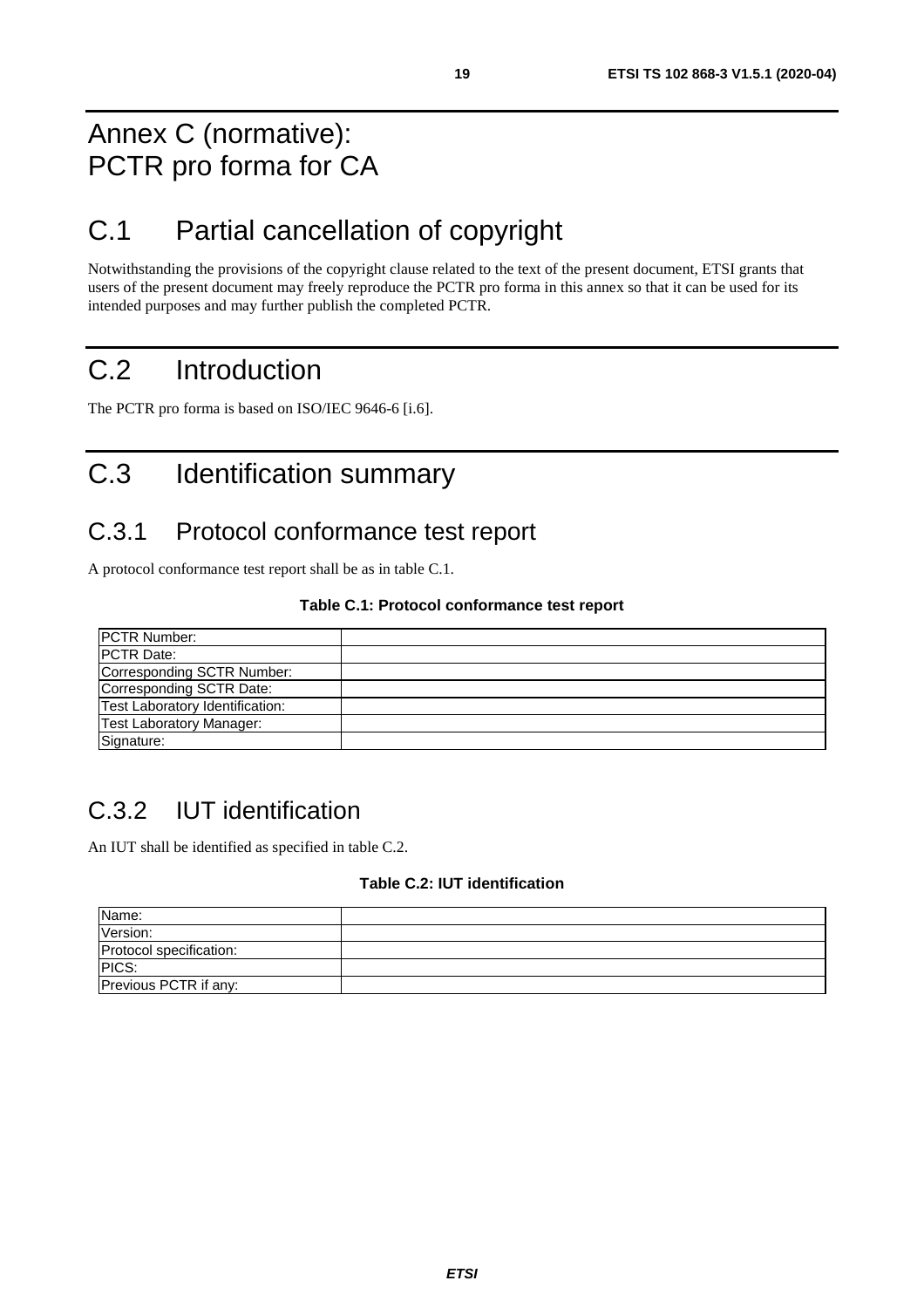### <span id="page-19-0"></span>C.3.3 Testing environment

The testing environment shall be as specified in table C.3.

#### **Table C.3: Testing environment**

| <b>IPIXIT Number:</b>                |  |
|--------------------------------------|--|
| <b>ATS Specification:</b>            |  |
| Abstract Test Method:                |  |
| Means of Testing identification:     |  |
| Date of testing:                     |  |
| Conformance Log reference(s):        |  |
| Retention Date for Log reference(s): |  |

## C.3.4 Limits and reservation

Additional information relevant to the technical contents or further use of the test report, or the rights and obligations of the test laboratory and the client, may be given here. Such information may include restriction on the publication of the report.

 ............................................................................................................................................................................................... ............................................................................................................................................................................................... ............................................................................................................................................................................................... ...............................................................................................................................................................................................

### C.3.5 Comments

Additional comments may be given by either the client or the test laboratory on any of the contents of the PCTR, for example, to note disagreement between the two parties.

 ............................................................................................................................................................................................... ............................................................................................................................................................................................... ............................................................................................................................................................................................... ............................................................................................................................................................................................... ............................................................................................................................................................................................... ...............................................................................................................................................................................................

## C.4 IUT Conformance status

This IUT has or has not been shown by conformance assessment to be non-conforming to the specified protocol specification.

*Strike the appropriate words in this sentence. If the PICS for this IUT is consistent with the static conformance requirements (as specified in clause C.3 in the present document) and there are no "FAIL" verdicts to be recorded (in clause C.6 in the present document) strike the words "has or", otherwise strike the words "or has not".*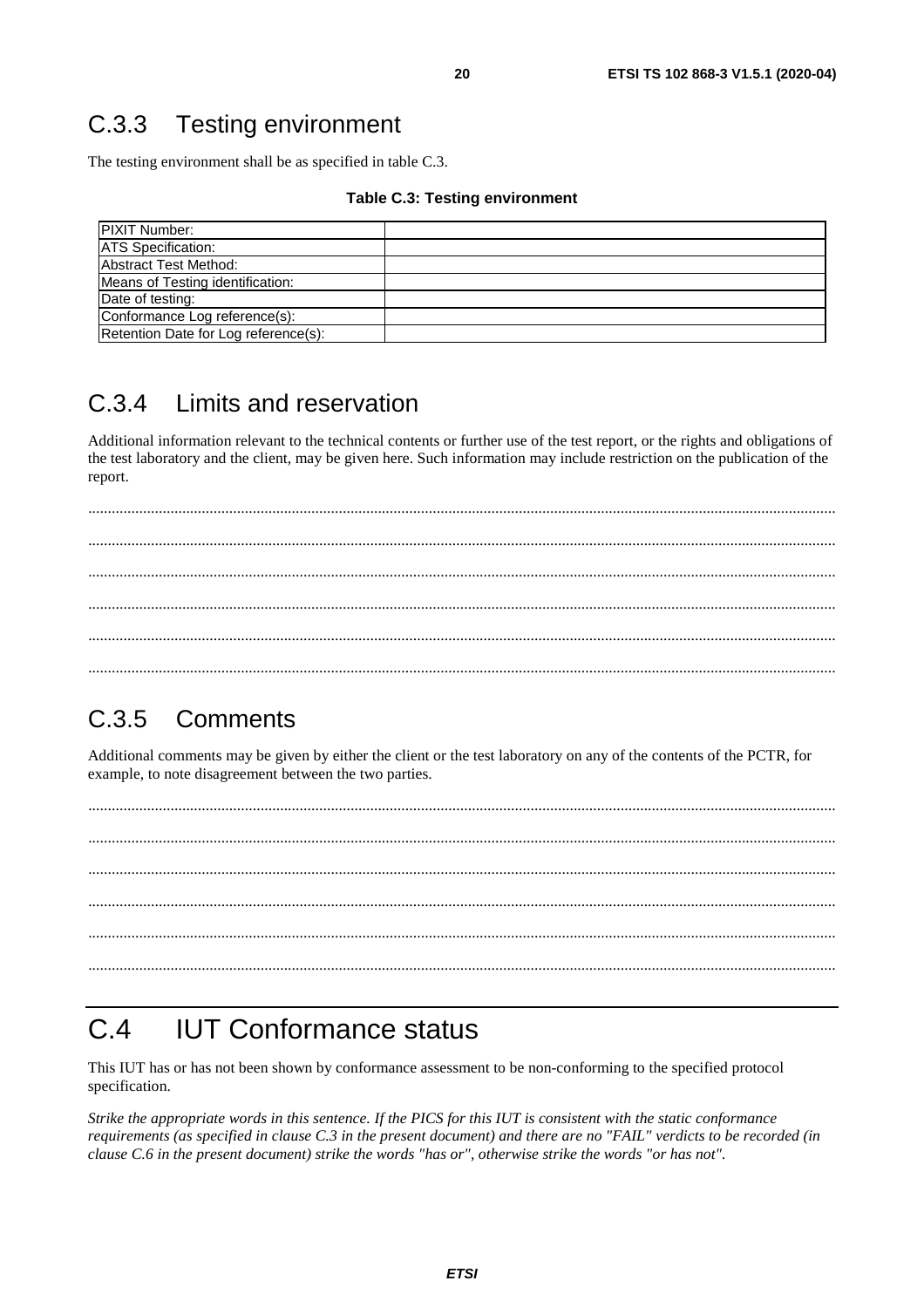#### <span id="page-20-0"></span>Static conformance summary  $C.5$

The PICS for this IUT is or is not consistent with the static conformance requirements in the specified protocol.

Strike the appropriate words in this sentence.

#### $C<sub>6</sub>$ Dynamic conformance summary

The test campaign did or did not reveal errors in the IUT.

Strike the appropriate words in this sentence. If there are no "FAIL" verdicts to be recorded (in clause C.6 of the present document) strike the words "did or" otherwise strike the words "or did not".

Summary of the results of groups of test:

#### $C.7$ Static conformance review report

If clause C.3 indicates non-conformance, this clause itemizes the mismatches between the PICS and the static conformance requirements of the specified protocol specification.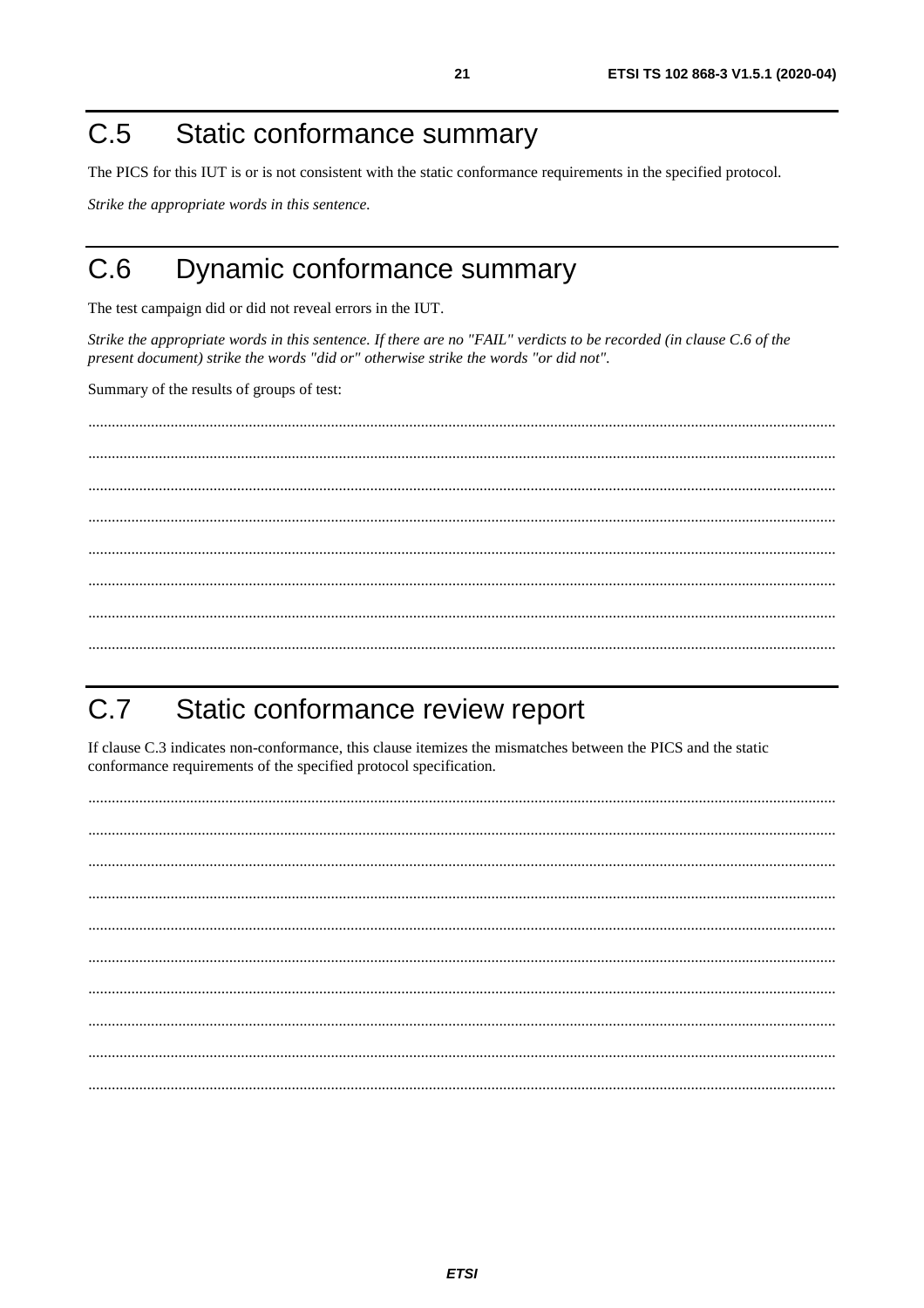## <span id="page-21-0"></span>C.8 Test campaign report

#### **Table C.4: Test cases**

| <b>ATS Reference</b>                                           | Selected?        | Run?             | Verdict | <b>Observations</b>            |
|----------------------------------------------------------------|------------------|------------------|---------|--------------------------------|
|                                                                |                  |                  |         | (Reference to any observations |
|                                                                |                  |                  |         | made in clause C.7)            |
| TC_CAM_MSD_FMT<br><b>BV 01</b>                                 | Yes/No           | Yes/No           |         |                                |
| TC_CAM_MSD_FMT<br>BV 02                                        | Yes/No           | Yes/No           |         |                                |
| TC_CAM_MSD_FMT<br>BV 03                                        | Yes/No           | Yes/No           |         |                                |
| TC CAM MSD FMT<br><b>BV 04</b>                                 | Yes/No           | Yes/No           |         |                                |
| TC_CAM_MSD_FMT<br><b>BV 05</b>                                 | Yes/No           | Yes/No           |         |                                |
| TC_CAM_MSD_INA_BV_01_01                                        | Yes/No           | Yes/No           |         |                                |
| CAM MSD INA<br><b>BV</b><br>01<br>02<br>TC                     | Yes/No           | Yes/No           |         |                                |
| TC_CAM_MSD<br><b>INA</b><br>BV 01<br>03                        | Yes/No           | Yes/No           |         |                                |
| CAM MSD<br><b>INA</b><br><b>BV</b><br>01<br>04<br>TC           | Yes/No           | Yes/No           |         |                                |
| TC CAM MSD INA BV<br>01<br>05                                  | Yes/No           | Yes/No           |         |                                |
| TC CAM MSD INA BV<br>01<br>06                                  | Yes/No           | Yes/No           |         |                                |
| TC_CAM_MSD_INA_BV_01<br>07                                     | Yes/No           | Yes/No           |         |                                |
| TC_CAM_MSD<br><b>BV</b><br><b>INA</b><br>01<br>08              | Yes/No           | Yes/No           |         |                                |
| TC_CAM_MSD_INA_BV<br>01<br>09                                  | Yes/No           | Yes/No           |         |                                |
| TC_CAM_MSD_INA_BV<br>01<br>10                                  | Yes/No           | Yes/No           |         |                                |
| TC CAM MSD<br><b>INA</b><br><b>BV</b><br>01<br>11              | Yes/No           | Yes/No           |         |                                |
| TC CAM MSD INA BV<br>12<br>01                                  | Yes/No           | Yes/No           |         |                                |
| TC_CAM_MSD_INA_BV_01<br>13                                     | Yes/No           | Yes/No           |         |                                |
| TC_CAM_MSD_INA_BV<br>14<br>01                                  | Yes/No           | Yes/No           |         |                                |
| TC CAM MSD INA BV<br>01<br>15                                  | Yes/No           | Yes/No           |         |                                |
| TC CAM MSD<br>INA BV<br>01<br>16                               | Yes/No           | Yes/No           |         |                                |
| TC_CAM_MSD<br><b>INA</b><br><b>BV</b><br>17<br>01              | Yes/No           | Yes/No           |         |                                |
| TC_CAM_MSD_INA_BV_01_18                                        | Yes/No           | Yes/No           |         |                                |
| <b>TC CAM MSD</b><br>$\overline{BV}$<br><b>INA</b><br>01<br>19 | Yes/No           | Yes/No           |         |                                |
| TC_CAM_MSD_INA_BV<br>20<br>01                                  | Yes/No           | Yes/No           |         |                                |
|                                                                |                  |                  |         |                                |
| TC_CAM_MSD_INA_BV_01_21<br>TC CAM MSD INA<br>BV<br>01<br>22    | Yes/No<br>Yes/No | Yes/No<br>Yes/No |         |                                |
|                                                                |                  |                  |         |                                |
| TC_CAM_MSD_INA_BV_01<br>23                                     | Yes/No           | Yes/No           |         |                                |
| TC_CAM_MSD<br><b>BV</b> 01<br><b>INA</b><br>24                 | Yes/No           | Yes/No           |         |                                |
| TC_CAM_MSD_INA_BV<br>01<br>25                                  | Yes/No           | Yes/No           |         |                                |
| TC_CAM_MSD_INA_BV<br>01<br>26                                  | Yes/No           | Yes/No           |         |                                |
| TC_CAM_MSD_INA_BV_01<br>27                                     | Yes/No           | Yes/No           |         |                                |
| TC_CAM_MSD_INA_BV_01<br>28                                     | Yes/No           | Yes/No           |         |                                |
| TC_CAM_MSD<br><b>BV</b><br>29<br>_INA<br>01                    | Yes/No           | Yes/No           |         |                                |
| TC CAM MSD INA<br><b>BV</b><br>01<br>30                        | Yes/No           | Yes/No           |         |                                |
| TC_CAM_MSD_INA_BV<br>01 31                                     | Yes/No           | Yes/No           |         |                                |
| TC_CAM_MSD_INA_BV_01<br>32                                     | Yes/No           | Yes/No           |         |                                |
| TC_CAM_MSD_INA_BV_01_33                                        | Yes/No           | Yes/No           |         |                                |
| TC_CAM_MSD_INA_BV_01_34                                        | Yes/No           | Yes/No           |         |                                |
| TC_CAM_MSD_INA_BV_01_35                                        | Yes/No           | Yes/No           |         |                                |
| TC_CAM_MSD_INA_BV_02                                           | Yes/No           | Yes/No           |         |                                |
| TC_CAM_MSD_INA_BV_03                                           | Yes/No           | Yes/No           |         |                                |
| TC_CAM_MSD_INA_BV_04                                           | Yes/No           | Yes/No           |         |                                |
| TC_CAM_MSD_INA_BV_05                                           | Yes/No           | Yes/No           |         |                                |
| TC_CAM_MSD_INA_BV_06                                           | Yes/No           | Yes/No           |         |                                |
| TC_CAM_MSD_INA_BV_07                                           | Yes/No           | Yes/No           |         |                                |
| TC_CAM_MSD_INA_BV_08                                           | Yes/No           | Yes/No           |         |                                |
| TC_CAM_MSD_GFQ_TI_01                                           | Yes/No           | Yes/No           |         |                                |
| TC_CAM_MSD_GFQ_TI_02                                           | Yes/No           | Yes/No           |         |                                |
| TC_CAM_MSD_GFQ_TI_03                                           | Yes/No           | Yes/No           |         |                                |
| TC_CAM_MSD_GFQ_BV_04                                           | Yes/No           | Yes/No           |         |                                |
| TC_CAM_MSD_GFQ_BV_05                                           | Yes/No           | Yes/No           |         |                                |
| TC_CAM_MSD_GFQ_BV_06                                           | Yes/No           | Yes/No           |         |                                |
| TC_CAM_MSD_GFQ_TI_07                                           | Yes/No           | Yes/No           |         |                                |
| TC_CAM_MSD_GFQ_TI_08                                           | Yes/No           | Yes/No           |         |                                |
| TC_CAM_MSD_PAR_BV_01                                           | Yes/No           | Yes/No           |         |                                |
| TC_CAM_MSD_PAR_BV_02                                           | Yes/No           | Yes/No           |         |                                |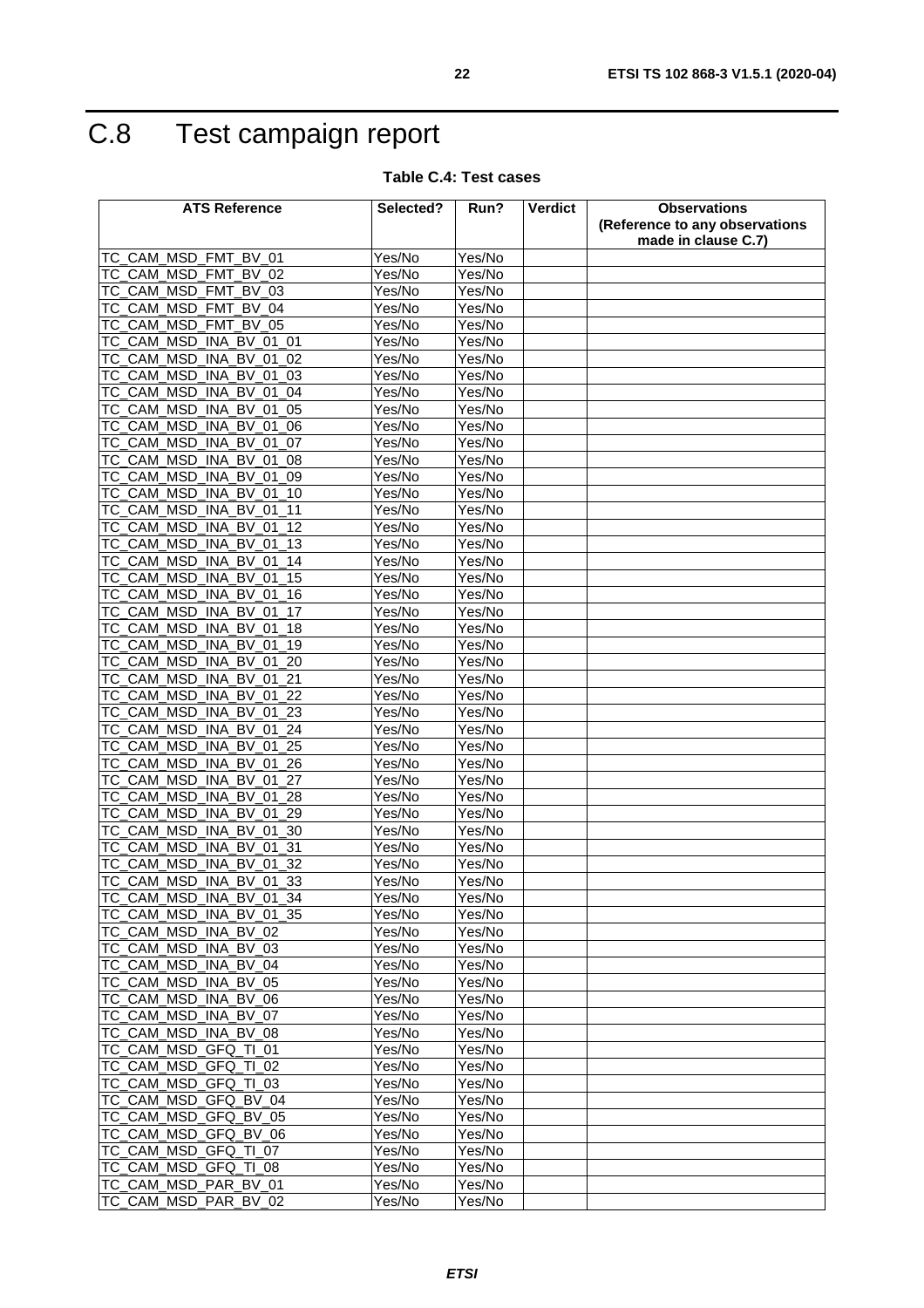<span id="page-22-0"></span>

| <b>ATS Reference</b> | Selected? | Run?   | <b>Verdict</b> | <b>Observations</b><br>(Reference to any observations<br>made in clause C.7) |
|----------------------|-----------|--------|----------------|------------------------------------------------------------------------------|
| TC_CAM_MSD_PAR_BV_03 | Yes/No    | Yes/No |                |                                                                              |
| TC CAM MSD SSP BO 02 | Yes/No    | Yes/No |                |                                                                              |
| TC_CAM_MSD_SSP_BO_03 | Yes/No    | Yes/No |                |                                                                              |
| TC_CAM_MSP_BV_01     | Yes/No    | Yes/No |                |                                                                              |
| TC_CAM_MSP_SSP_BV_02 | Yes/No    | Yes/No |                |                                                                              |
| TC_CAM_MSP_SSP_BV_03 | Yes/No    | Yes/No |                |                                                                              |

#### $C.9$ **Observations**

Additional information relevant to the technical content of the PCTR is given here.